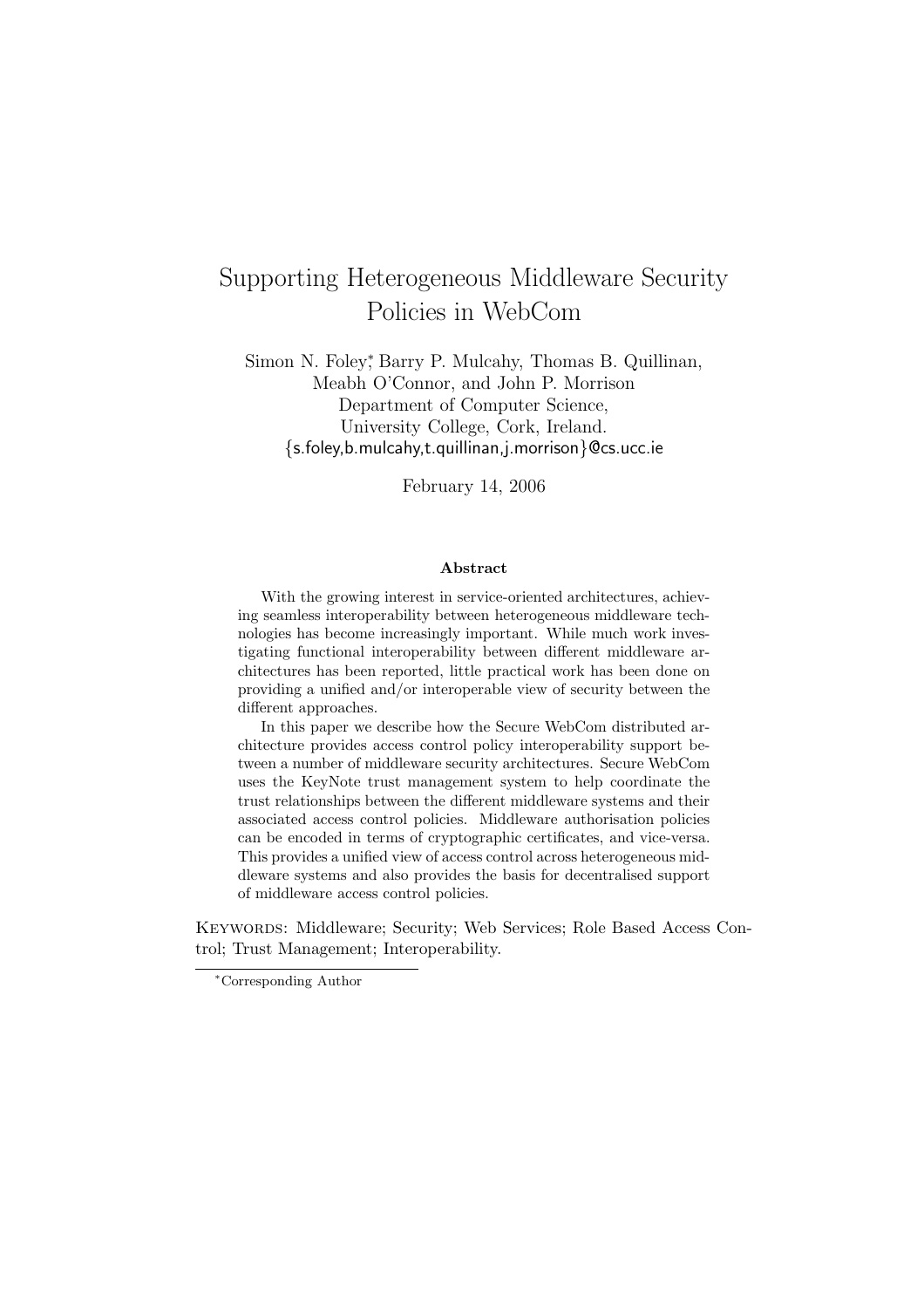# 1 Introduction

Interoperability between heterogeneous middleware technologies is typically achieved through the creation of Middleware to Middleware (M2M) bridges [16, 24]. Separate bridges are created for each combination of differing middleware. Utilising these different bridges to provide smooth interoperability is bridge-dependent and is difficult to generalise. While these bridges provide functional interoperability between different middleware architectures [15], little practical work has been achieved on providing a unified and/or interoperable view of *security* between the different approaches.

Providing a unified view of access control policy facilitates the specification and integration of heterogeneous middleware components across complex application systems. This view should address the issues of policy configuration, comprehension, migration and maintenance.

Policy Configuration. Different middleware architectures may use different processes for specifying access control policies; getting the right configuration can be challenging. An approach to specifying a global access control policy that can, in turn, be commissioned in a consistent manner across the supported range of middleware architectures is required.

Policy Comprehension. Given a collection of independent access control policies configured across a range of middleware systems, their synthesis into a single unified policy is required. This synthesis promotes ease of understanding of the current state of the overall system security configuration.

Policy Migration. With policy comprehension comes an ability to migrate policies from one middleware architecture to another. For example, the ability to comprehend a Microsoft<sup>®</sup> COM+/.NET authorisation policy and synthesise an equivalent policy for an Enterprise Java Beans server.

Policy Maintenance. Maintaining ongoing changes to access control policies must be properly coordinated across the different systems to ensure a consistent view. Changes to individual access control policies must be propagated across the system to ensure consistency; changes to the global policy must be coordinated with changes to the individual middleware access control policies.

Conventional middleware security architectures such as CORBA [2], Enterprise Java Beans (EJB) [28] and Microsoft COM+/.NET [18] are based on Role Based Access Controls (RBAC). While providing distributed clientserver architectures, middleware security mechanisms are effectively based on centralised RBAC security policies. Access is determined either by centralised authorisation servers, or by (possibly replicated) policies at local clients; there is little opportunity to coordinate differing access-controls and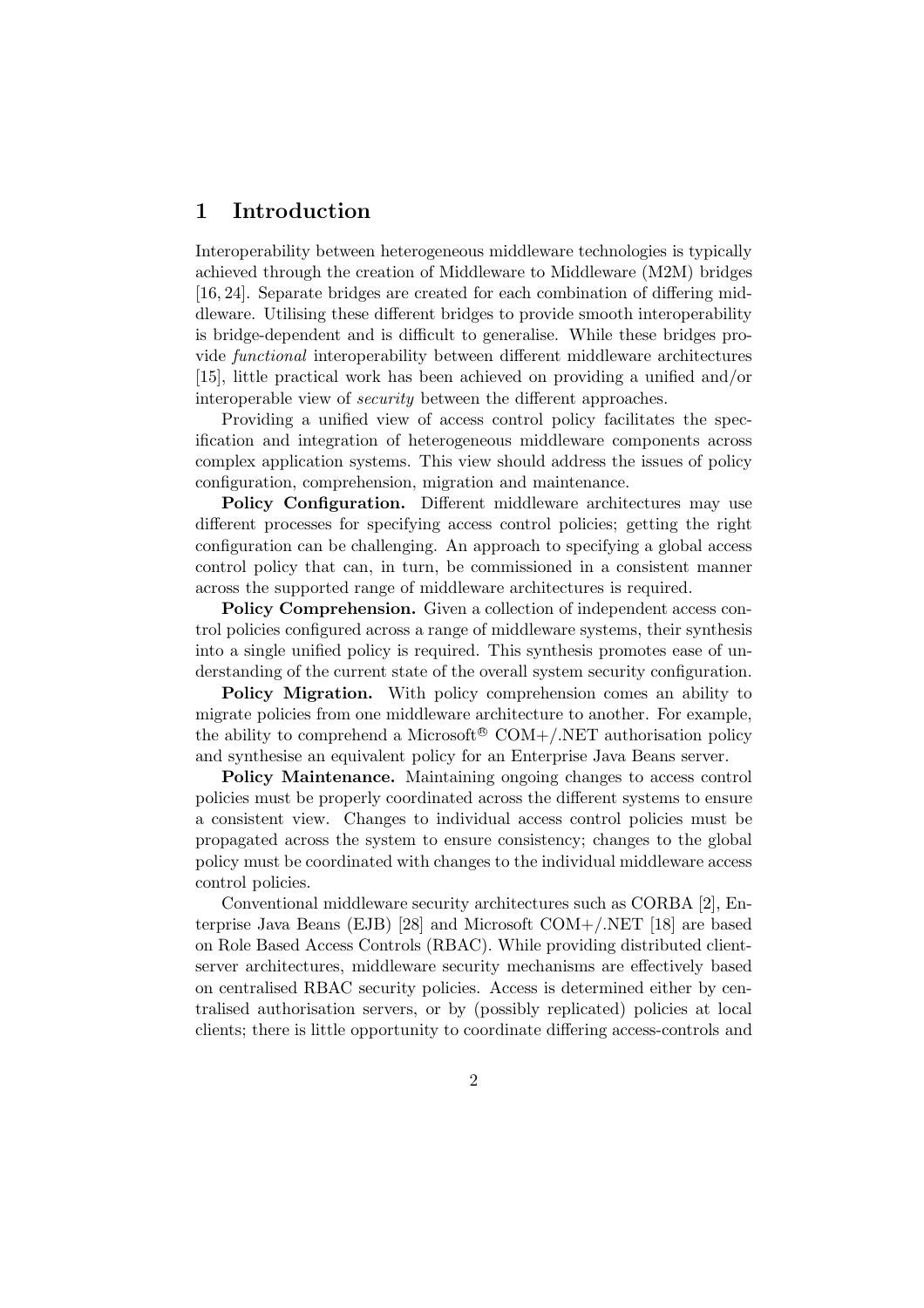policies across different domains and regions. System administrators are responsible for managing user authorisations and ensuring proper coordination across potentially many different policies.

Trust management schemes [4–6, 9, 25] use public key authorisation certificates to specify delegation of authorisation between public keys and can be used to help decentralise authorisation policies. Trust Management is an approach to constructing and interpreting the trust relationships between public keys that are used to mediate security critical actions. Cryptographic credentials are used to specify delegation of authorisation among public keys.

Distributing these access control policies throughout the different Middleware technologies requires a bridge between the different systems. Web-Com [21] is a distributed meta-computing architecture that provides interoperability between different middleware. WebCom applications are developed using a variety of middleware components; WebCom coordinates their execution across the appropriate client/servers, according to a condensed graph [19] that defines the execution sequencing rules for the application. WebCom also provides services for Grid middlewares [20]. Secure WebCom [14] uses Trust Management [4–6, 9, 25] to manage authorisation within WebCom. Cryptographic authorisation credentials are used to determine whether it is permitted for a middleware client/server to execute a component. While Secure WebCom uses a pluggable architecture to support a variety of trust management engines [22], we use KeyNote [4] in this paper to demonstrate our approach.

This paper is a revised version of the paper originally presented as [11]. In this paper we describe how Secure WebCom provides interoperable access control policies across different middleware environments. This support integrates the authorisation schemes provided by the underlying operating system, the middleware system, and trust management based authorisation provided by Secure WebCom. The approach provides a number of advantages, addressing the issues of policy configuration, comprehension, migration and maintenance. While conventional middleware security architectures typically rely on a centralised notion of authorisation, KeyNote certificates may be used to promote a decentralised approach.

The paper is organised as follows. Section 2 provides an interpretation of common middleware authorisation policies in terms of a simple Role Based Access Control Model (RBAC). An introduction to Trust Management and the KeyNote system in particular, are given in Section 3. Section 4 describes how KeyNote is integrated into WebCom and how interoperability between KeyNote and the underlying middleware access control policies is supported. WebCom facilitates the support of both trust management based policies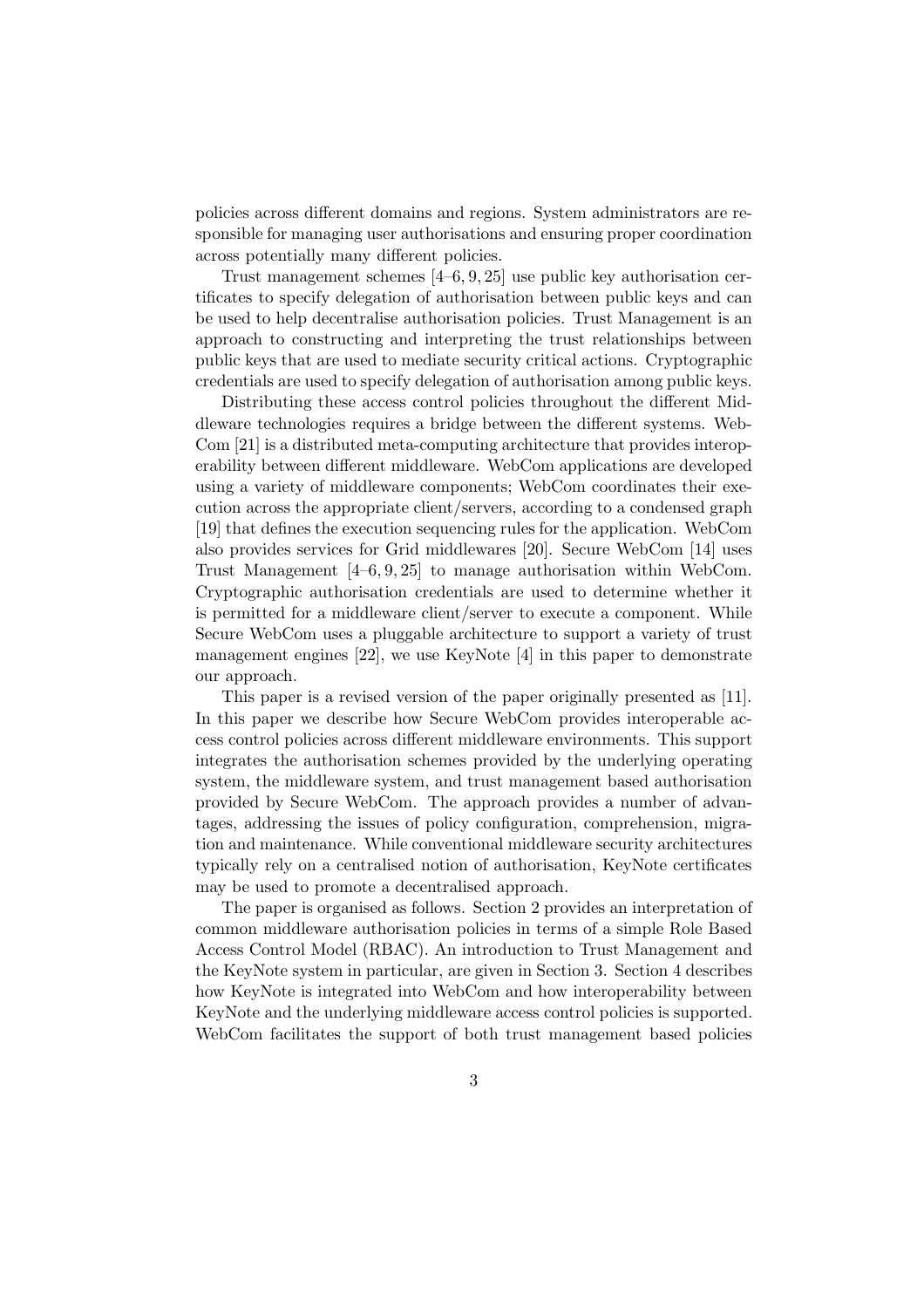and underlying middleware policies, as described in Section 6. WebCom provides an environment for developing distributed applications built from different middleware components; Section 7 outlines how such applications can be developed when taking security into consideration.

# 2 Middleware RBAC Security

Role-based access control (RBAC) [27] is widely used to provide access control in database management systems, operating systems and Middleware architectures. In RBAC, access rights (permissions) are associated with roles, and users are members of these roles. When a user is assigned to a role, they gain all the permissions of that role in the system. This allows an organisation to model its security infrastructure along the lines of its business. For the purposes of this paper we make more concrete the conventional RBAC model of *Users*, *Roles* and *Permissions*, to include *Domains*.

- Permission: represent actions, capabilities, applications or any other active behaviour that can be "performed" and, to which, we intend to control authorisation.
- *Domain*: administrative boundaries that group permissions and manage their underlying resources. In general, domains do not intersect in their underlying permissions.
- Role: roles are logical groupings of permissions that reflect a particular task that can be assigned to some user. We assume that roles do intersect in their underlying permissions.
- User: include humans or any other entity that can be assigned a role.

An RBAC policy is defined in terms of the following relations.

 $RolePerm$  :  $(Domain \times Role) \leftrightarrow Permission$  $RoleUser$  :  $(Domain \times Role) \leftrightarrow User$ 

where  $RolePerm((d,r),p)$  means that the role r (in domain d) holds permission p (on some object), and  $RoleUser((d,r),u)$  means that user u is assigned to domain-role pair  $(d, r)$ . Table 1 uses this model to provide a uniform interpretation of basic COM+, EJB and CORBA middleware RBAC policies.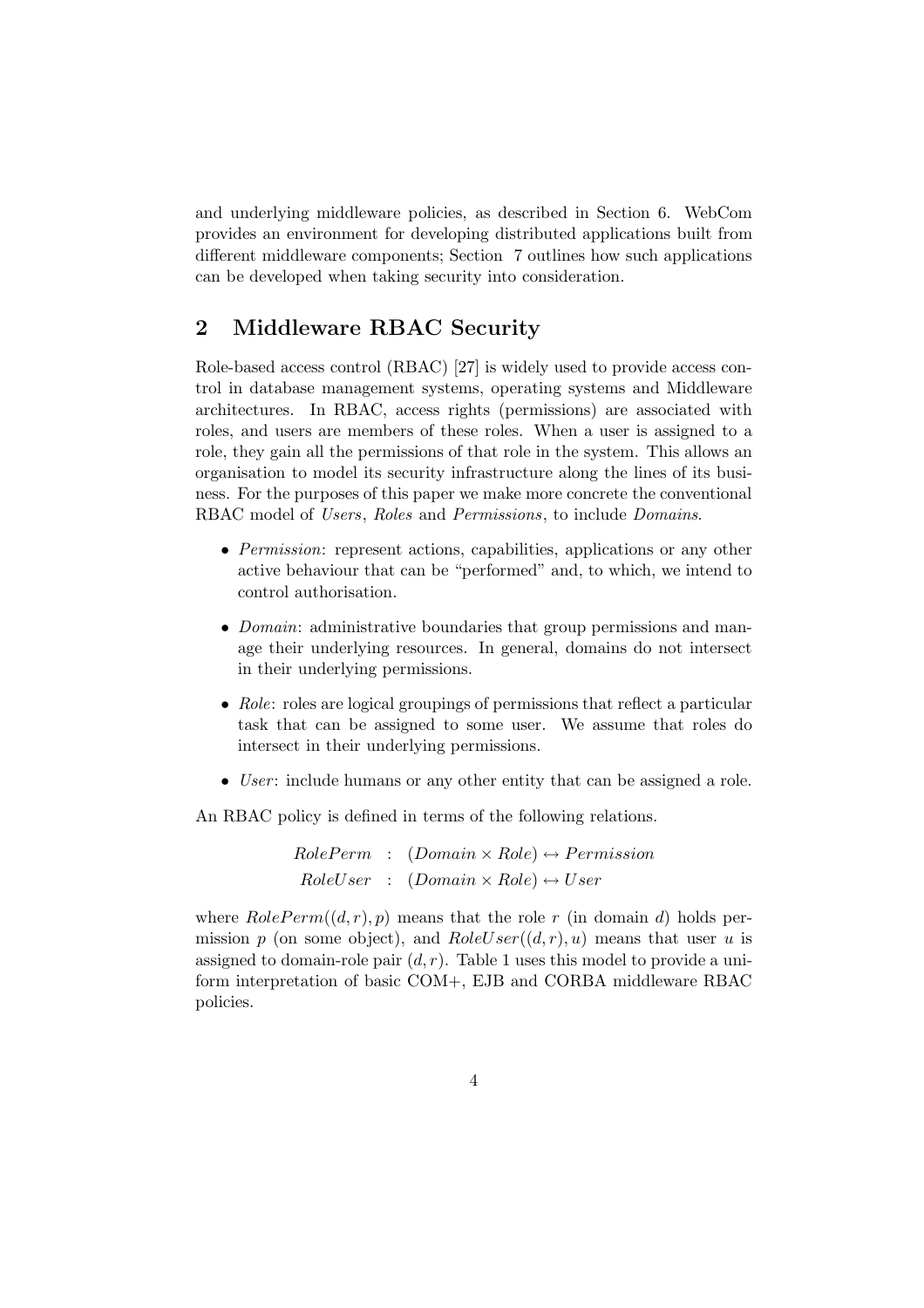Enterprise Java Beans (EJB) [28] EJB components encapsulate the business logic of Sun Microsystems Java 2 Enterprise Edition (J2EE) application model. Components reside in a bean container located on a server, running on a host machine. The combination of host, EJB server, and the relevant bean container JNDI [29] name provide the domains of the policy. Roles are bean-specific in each container. Users exist globally in each EJB server, and as such can be members of roles in different domains. Users are unique to each EJB server, and are managed by that server. Permissions represent method calls that a role is permitted to make on an EJB object.

**Microsoft COM+/.NET** [18] COM objects can be anything from a simple software program right up to a complex program, such as Word. COM's RBAC model is an extension of the Windows security model and provides Windows NT Domains, Roles unique to each Domain, and Permissions comprised of primitive COM permissions and object references. For the purposes of this paper, the set of primitive COM permissions used are Launch, Access, and RunAs.

Common Object Request Broker Architecture (CORBA) [2] The CORBA RBAC model consists of Roles, Users and Permissions. We consider a domain to be the name of the machine and the CORBA ORB server name, similar to the EJB system. Roles are assumed unique to each domain, and users can be members of one or many roles. Permissions relate to the method calls on objects of the given object type.

Example 1 A stock market trading application system ShareTrader manages the trading of shares. This system is configured across a trading manager's Windows workstation (domain mgmt) and a J2EE server (domain staff) that supports trading operations. The application system has operations setlimit, analyzerisk, pricedeal, and capturedeal. We have the role hierarchy Sales < Trader < TraderMgr, and Figure 1 provides a simple example of the RBAC policy.

In practice, policy attribute values are defined in terms of architecture specific details. For example, a share trader application running on a Java EJB server staffserver, port 1050, would have a domain specified as

#### "staffserver/1050/ShareTrader/ShareTraderEJB′′

and offer java EJB permissions such as "captureDeal java.lang.String", and so forth. On the windows's workstation, policy attributes are encoded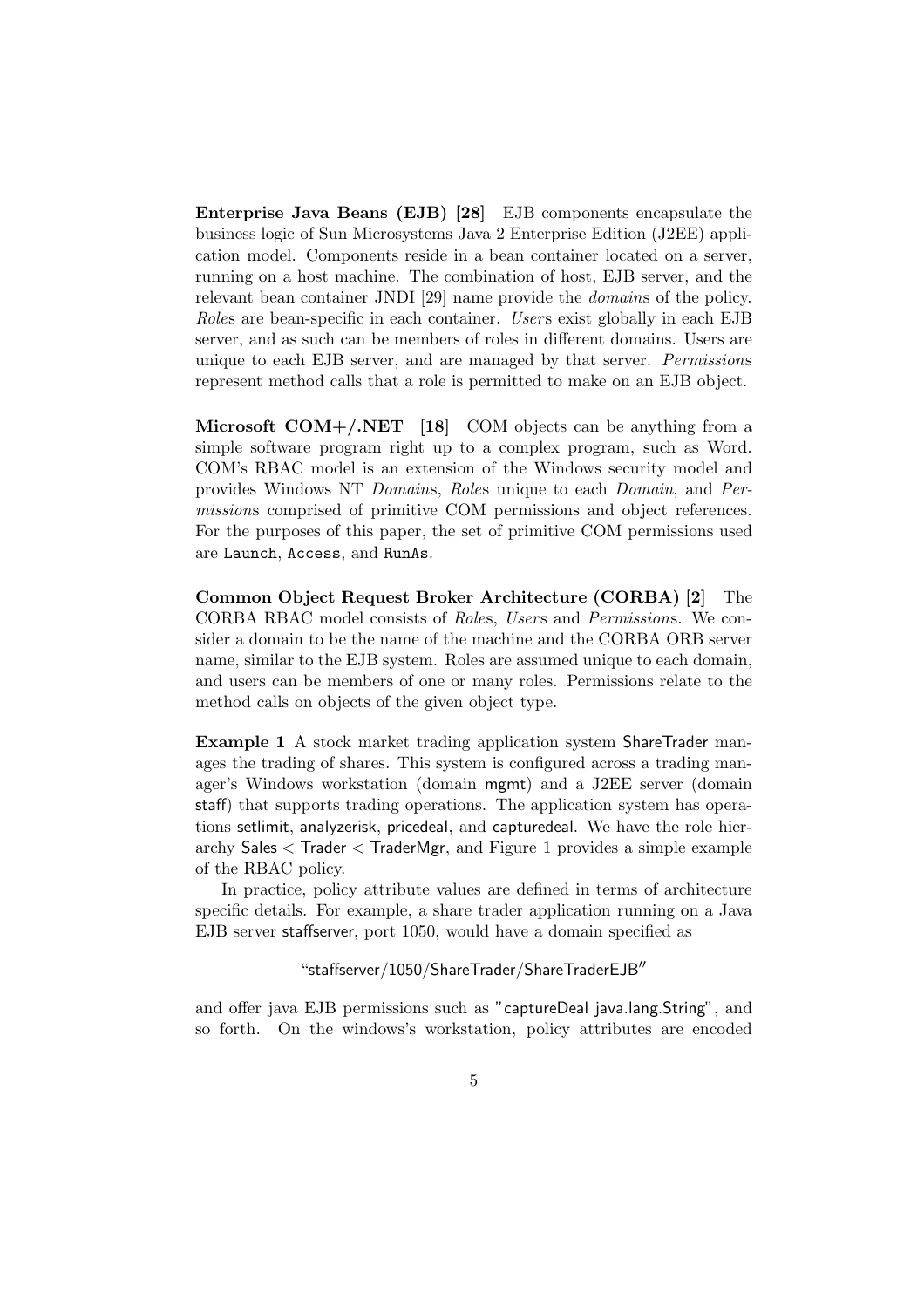in terms of the COM+ policy attributes. For example, the permission ("ref:A4C....",Launch) indicates the authority to launch the COM component referenced by "A4C....". If a middleware operation is referred to within a WebCom application then it will also have a local WebCom name. For example, a share trader application that is managed by Secure WebCom would have sample WebCom permission name "webcom.nodes.ShareTrader.PriceDealOp". In practice, Secure WebCom uses a SDSI-like naming system to provide consistent naming across the many different middleware platforms [22].  $\triangle$ 

### 3 Trust Management

Cryptographic delegation certificates/credentials specify delegation of authorisation between public keys. When a request from an untrusted principle (key) is made to a networked application to execute a particular action, then, authentication notwithstanding, the application must determine whether the key(s) that made the request is authorised. Trust Management approaches such as KeyNote [4] and SPKI [9] provide assistance to applications in making these decisions. Trust Management facilitates a decentralised approach: authorisation may be determined without having to consult some central authorisation server, and users may choose to further delegate their authority without having to refer to a Central Authority.

Authorisation is determined via digitally signed public key credentials that bind public keys to the authorisation to perform various actions. For example, Sally may hold a credential, signed by her manager's private key, binding her public key to her authorisation to capture deals up to a value of \$100.00. Sally's public key signs an order request to the purchasing application; her credential provides proof of authorisation.

In practice, authorisation is achieved by a collection of credentials that exhibit the necessary trust relationships between their keys. For example, we may trust Sally's public key for orders up to \$100.00, if her manager's public key is trusted to delegate orders up to \$100.00 (or more), and so forth along a delegation chain that ends in a key that is known to be appropriately trusted. Given a policy (public keys, trusted in known ways), and a collection of credentials, a network application must determine whether a particular public key is authorised to request a particular operation.

KeyNote [3, 4] is a flexible trust management scheme that provides a simple credential notation for expressing both access control policies and delegation. A standard KeyNote Application Programming Interface is used by an application to make queries about whether security critical requests (to the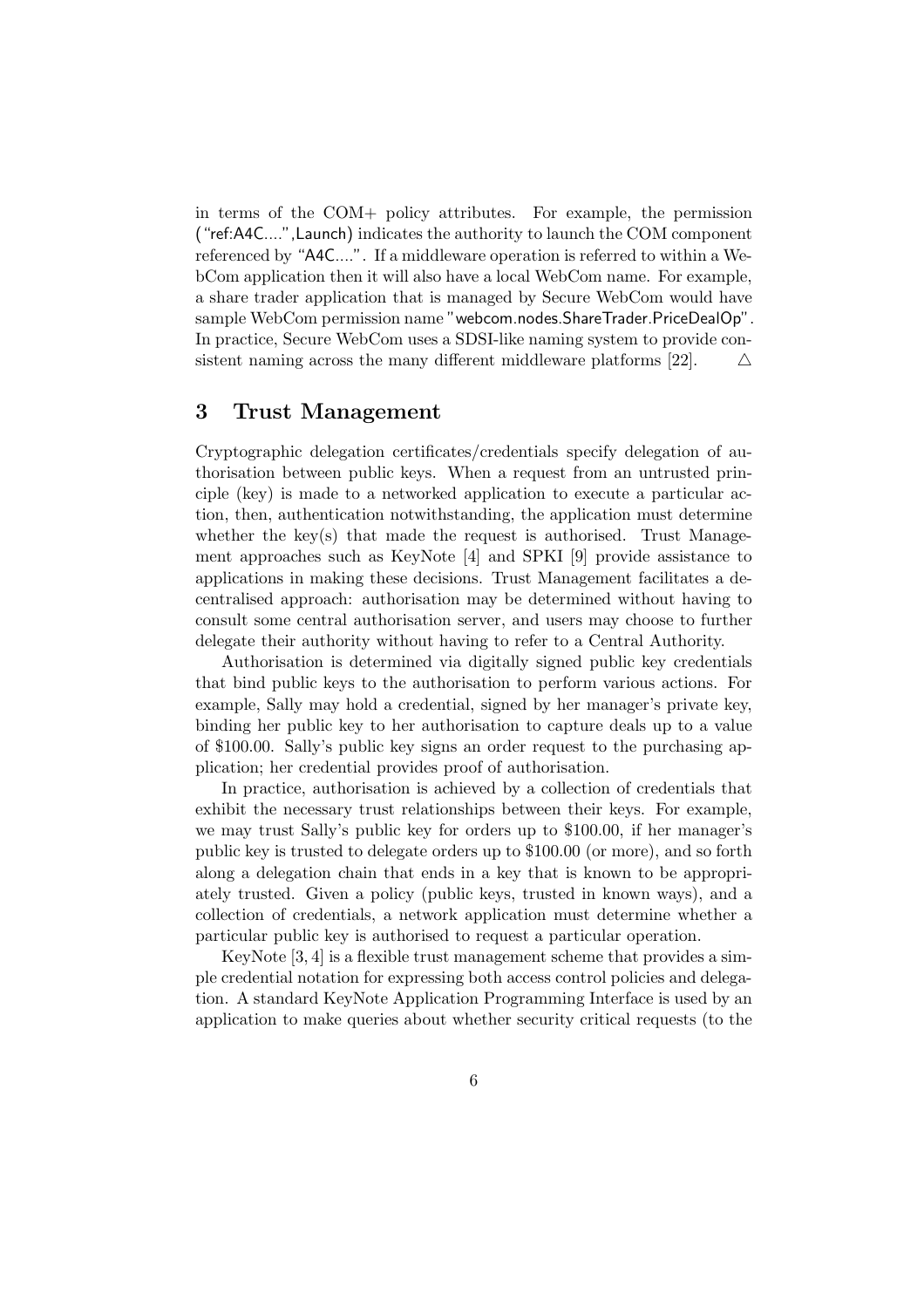application) have authorisation or not. The formulation and management of security policies and credentials are separate from the application, making it straightforward to support trust management policies across different applications. KeyNote has been used to provide trust management for a number of applications including Secure WebCom [14], Grid Administration [23], managing Security Associations in IPSec [7] and web servers [1].

Example 2 Suppose that the share trader application (Example 1) is implemented on a single server and uses KeyNote to determine whether user requests (to execute application operations) are authorised. Trading Manager Mandy is authorised for all actions; this is specified by the following ad-hoc<sup>1</sup> KeyNote credential.

```
Authorizer: POLICY
licensees: "KMandy"
Conditions: app_domain=="ShareTrader" &&
    (oper=="setlimit" || oper=="analyzerisk"
|| oper=="pricedeal"|| oper=="capturedeal);
```
This policy credential defines the conditions under which requests from the licensee key KMandy may be trusted by the application ShareTrader. These conditions are defined using a C like expression syntax in terms of the action attributes. In this example, attributes app\_domain and oper are used characterise the circumstances of a request. Note that for the purposes of illustration in this paper we use short simple names to represent public keys rather than encoding them as proper cryptographic keys.

The owner of public key KMandy has the authority to delegate this trust to other keys and does so by signing the following credential for a salesperson who owns public key KSally.

| Authorizer: "KMandy"                       |                                          |  |  |  |
|--------------------------------------------|------------------------------------------|--|--|--|
| licensees: "KSally"                        |                                          |  |  |  |
|                                            | Conditions: app_domain=="ShareTrader" && |  |  |  |
| (oper=="pricedeal    oper=="capturedeal"); |                                          |  |  |  |

In signing this credential, authoriser KMandy delegates authority for pricing and capturing deals to the key KSally.

When KSally requests to capture a deal (sending a request signed by KSally) then the application queries KeyNote with authoriser KSally, action attributes  $\{\text{app\_domain} \leftarrow \text{"ShareTrader", oper} \leftarrow \text{"capturedeal"}\},\$ the policy credential above, and a set of signed credentials provided by Sally.

<sup>&</sup>lt;sup>1</sup>Section 4 will consider the encoding of RBAC policies in terms of KeyNote credentials.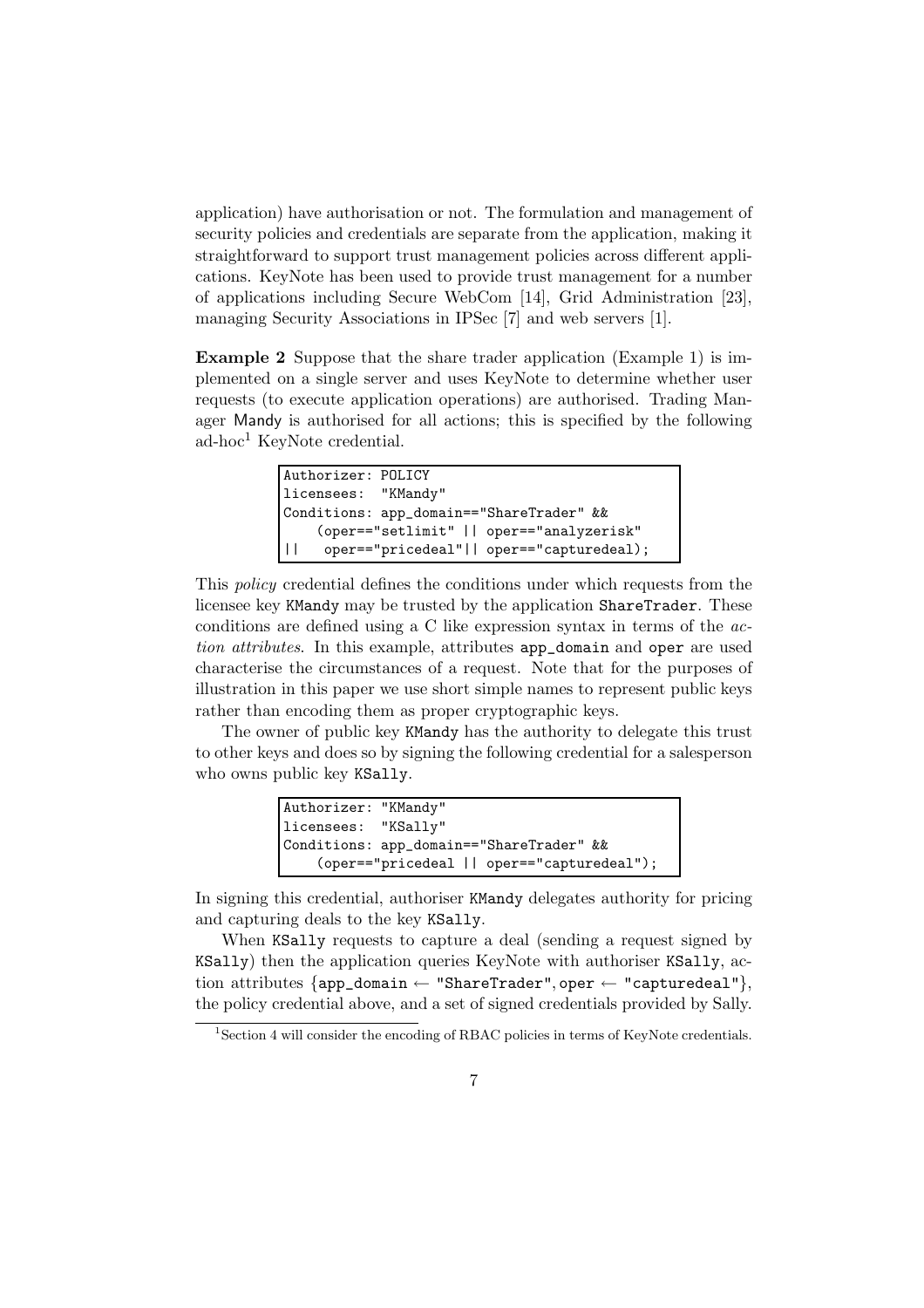KeyNote confirms that this key is authorised since, by default (policy), we trust KMandy for all share trader operations and KMandy has delegated some of this trust to KSally, by virtue of signing the credential.  $\triangle$ 

# 4 Secure WebCom

Secure WebCom [14, 21] is a distributed secure and fault-tolerant architecture that is used to coordinate the distributed execution of middleware components across a network. A Secure WebCom environment [14, 22] supports a variety of pluggable trust management engines, including KeyNote [4] and SPKI/SDSI [9]. Figure 2 outlines the role of trust management in Secure WebCom. The WebCom master uses the client credentials to determine what operations it may schedule to them. Similarly, each WebCom client uses the master's credentials to determine whether the master is authorised to schedule the operation. WebCom clients may also act as masters to other WebCom clients.

In practice, a WebCom master/client is launched by, and runs as, a user of the system. While a WebCom master might run as a special user on a network server, individual users can run copies of WebCom clients on their local workstations. Instances of WebCom masters and/or clients use their owner's X509 certificates to achieve secure authentic connections via SSL/TLS. Note that the identities provided by these certificates are not used by Secure WebCom; rather they provide a practical way to link messages that are sent over secure (SSL) connections to public keys (X509) that are authorised by KeyNote credentials. Secure WebCom uses Trust Management credentials to determine the authorisation of X509 authenticated SSL connections

# 5 Supporting RBAC Policies in Secure WebCom

RBAC-like policies can be encoded in terms of equivalent cryptographic certificates/policies [17, 25]. In addition to supporting ad-hoc KeyNote policies, Secure WebCom supports middleware RBAC-like security policies by effectively encoding the corresponding middleware RolePerm and RoleUser relationships (from Section 2) within KeyNote authorisation credentials. This is unlike [17] which integrates authorisation certificates as part of the lower-level middleware system. Secure WebCom uses KeyNote to determine whether it is safe to execute a middleware component.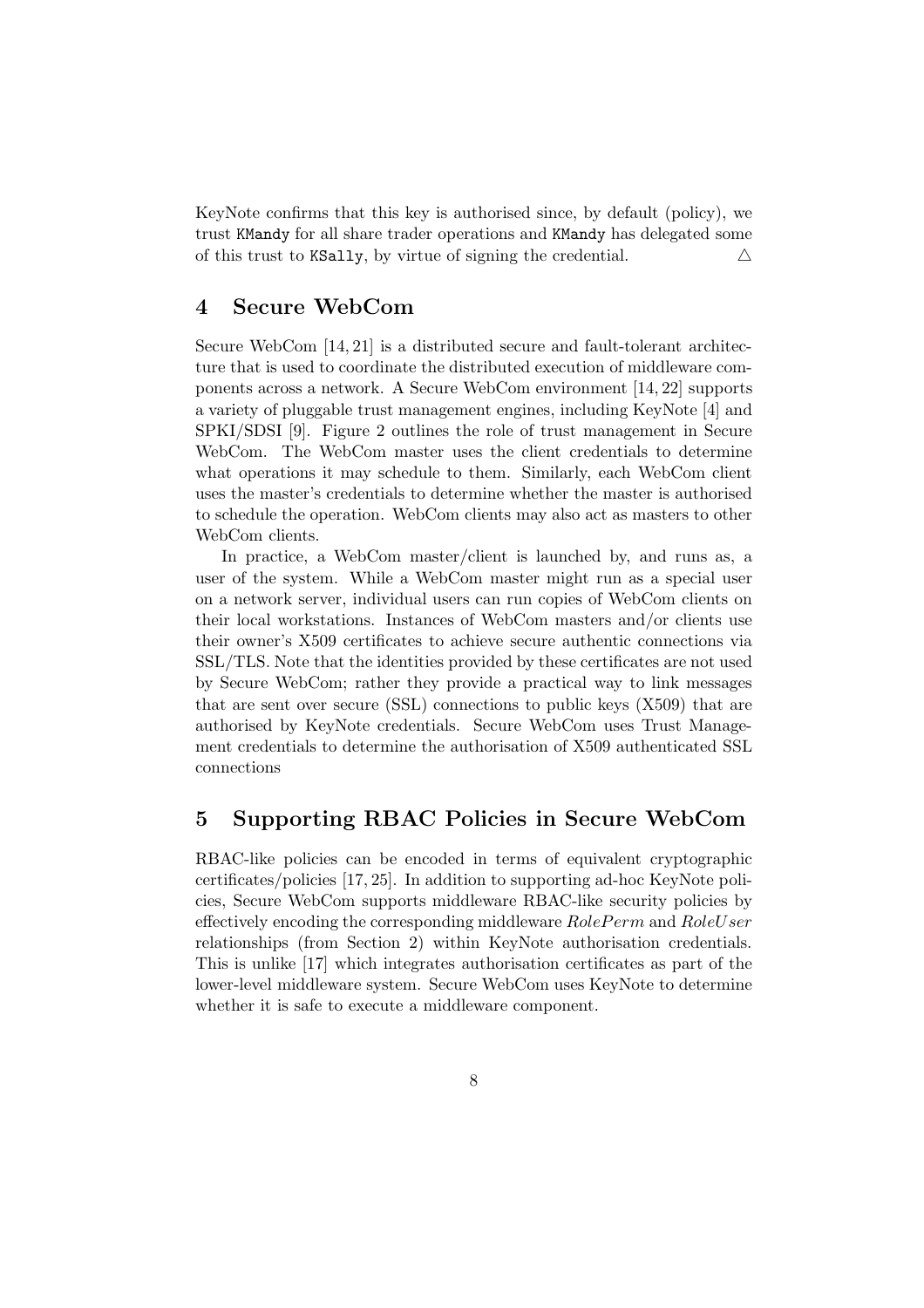A Secure WebCom environment can automatically convert middleware RBAC policies to their equivalent KeyNote policies/credentials, and viceversa. This provides a high degree of policy interoperability, between the middleware and trust management layer, and also within the different middlewares. In addition to providing a uniform way of specifying RBAC policies for different middleware systems, it also becomes possible to enforce standardised RBAC middleware policies across middleware systems that do not have a configured RBAC policy.

There are a variety of approaches to supporting roles in KeyNote. Encoding the fixed relationships from the RolePerm table as a single KeyNote credential provides a straightforward representation of the RBAC policy. Individual credentials are then issued, associating users to roles.

Example 3 The ShareTrader Domain-Role-Permission table can be encoded as the following policy credential.

```
Authorizer: POLICY
Licencees: "Kwebcom"
Conditions: app_domain="ShareTrader" &&
  (Domain=="mgmt"&&(role=="TraderMgr") ->
    (perm=="setlimit"||perm=="analyzerisk"||...);
   ....
  (Domain=="staff"&&(role=="sales") ->
    (perm=="pricedeal"||perm=="capturedeal");
```
This specifies that a WebCom administration key Kwebcom is authorised to administer rights in connection with this policy. This could be used as the policy credential for a WebCom master that is under the control of the owner of KWebCom. The credential

```
Authorizer: "Kwebcom"
Licencee: "Kjoe"
Condition: app_domain=="ShareTrader" &&
           role=="TraderMgr";
```
authorises public key Kjoe as a share trader. This means, for example, that Joe may make analyzerisk requests from a WebCom client executing on his local workstation.  $\triangle$ 

The above approach promotes a more centralised policy administration, with the WebCom environment (administrator) managing delegation and is comparable to the conventional middleware approach.

Alternatively, the Domain-Role-Permission table can be decentralised and spread across a number of credentials and additional authorisations and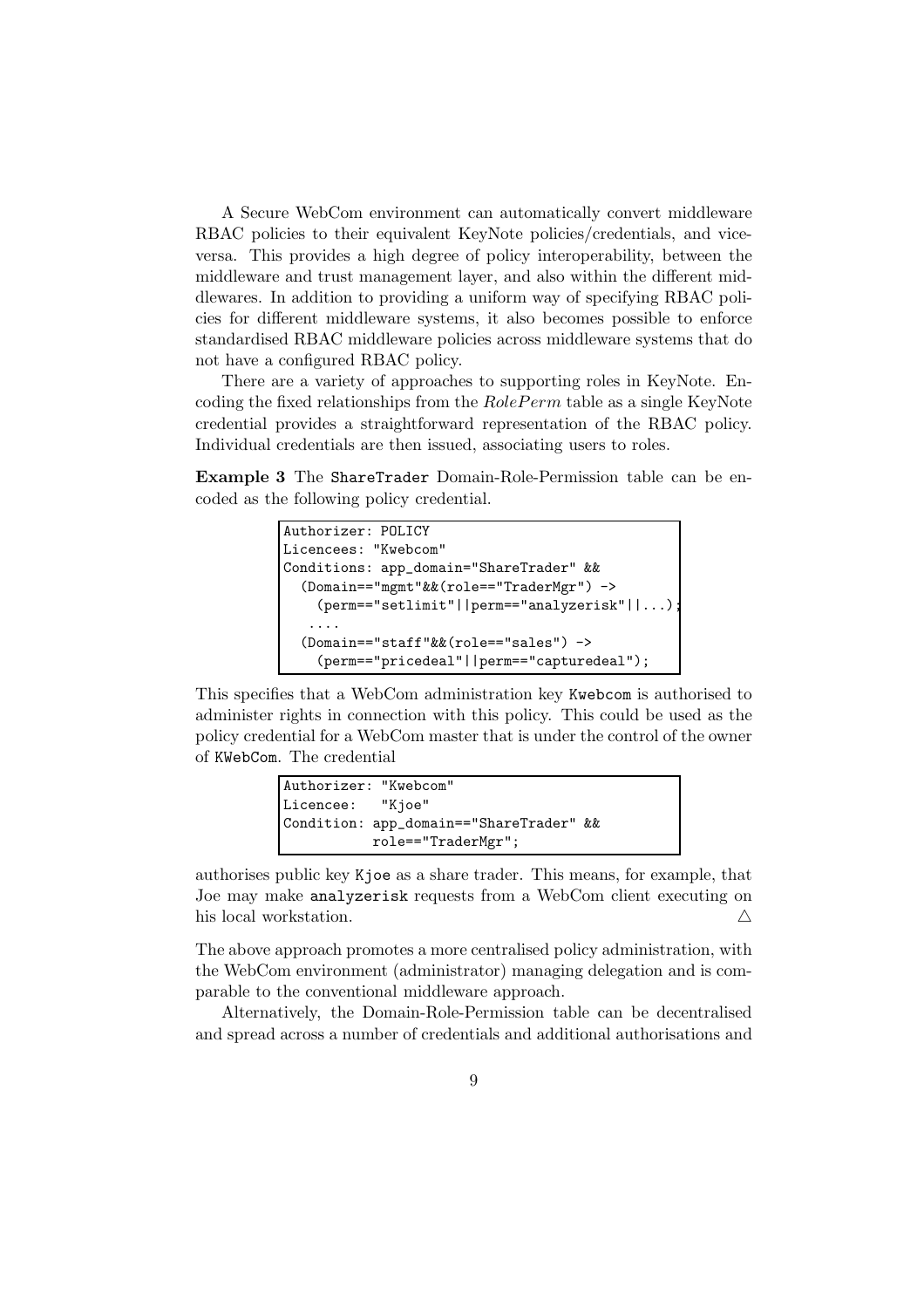role memberships delegated to other keys. A common strategy is to represent roles (from domains) in terms of public keys; delegation is used to create the role-permission and role-user relationships. In practice, roles are best supported using SDSI-like local names [25], however, we can approximate the role membership effect in KeyNote as follows.

Example 4 Public keys KRtrader and KRsales, etc., are used to represent roles. Credentials associate authorisations to the roles. For example,

```
Authorizer: KRtrader
Licencee: KRsales
Condition: app_domain=="ShareTrader" &&
   perm=="pricedeal"||perm=="capturedeal";
```
Sally is assigned this role using a credential, signed by KRtrader, authorising Ksally. In practice, if Joe is a member of the KRtrader and is permitted to further delegate the associated permissions, then Joe could authorise Sally to be in the KRsales role.  $\triangle$ 

A disadvantage of this more flexible and decentralised approach is that in giving administration authority to individual users it provides only limited control of how these users subsequently delegate their authority; trading manager Mandy can decide to directly authorise salesperson Sally to setlimit, regardless of the intended role hierarchy. In [10] we describe how distributed workflow rules supported by WebCom are used to place constraints on the delegation actions of such users.

#### 5.1 Policy Configuration

It is not necessary to rely on just the access control (KeyNote) mechanism of Secure WebCom; the underlying middleware and operating system also provide RBAC security mediation. In this case, it is necessary to translate the specified KeyNote RBAC policy into its equivalent middleware RBAC security configuration.

A WebCom environment provides an administrator-privileged service called KeyStar that accepts network requests to update the underlying middleware security policy. The KeyStar service accepts a request that is authenticated as coming from a user/WebCom with public X509 key K. This request may be to AddRole(R), AddUser(U), AddUsertoRole(U,R), or Assign-PermtoRole( $R, P$ ), where U is the userid of a middleware user, R a role and P a permission. KeyStar uses the credentials provided with the request to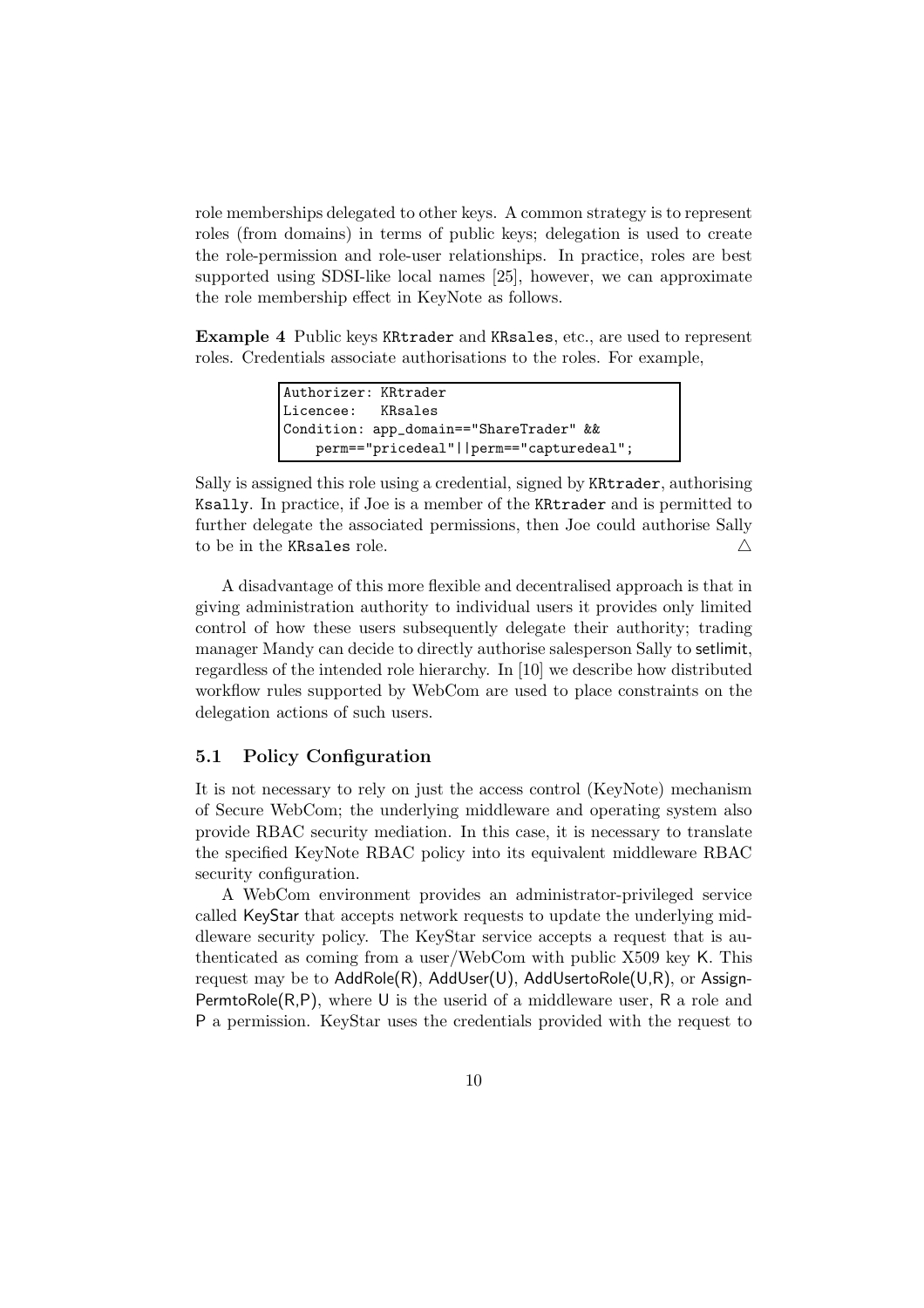check whether the requesting key K is authorised for this action, and if so, then it updates the middleware policy to reflect the request.

In practice, KeyStar is implemented as superclass, providing an uniform interface and carrying out the Trust Management compliance check. This superclass is extended when implementing the middleware-specific policy update operations. Secure WebCom currently provides KeyBean and Key-COM services which extend KeyStar to support COM+ RBAC and EJB RBAC policy update, respectively. A Keynix service provides support for standard Unix policies, with user-groups approximating roles.

For example, Figure 3 outlines how a user, currently registered only in Domain B, is integrated into a COM+ RBAC policy within Domain A. The KeyCOM service of WebCom accepts a policy update request (plus KeyNote credentials) and if valid it updates the security policy in the COM+ Catalogue (middleware/Windows RBAC policy) with the equivalent authorisation. KeyCOM acts, in effect, as an automated Windows/COM administrator, processing client authorisation requests, while the KeyNote cryptographic credentials facilitate users in delegating authorisation without requiring assistance of non-automated (that is, human) administrators.

#### 5.2 Policy Comprehension

It is also useful to translate middleware RBAC policies into equivalent (WebCom) KeyNote RBAC policies. In this case the middleware RBAC policy can alternatively be enforced by Secure WebCom. A middleware RBAC policy comprised of relations RolePerm and RoleUser is converted into KeyNote credentials as follows. This translation process uses Table 1 to interpret the middleware RBAC policy in terms of domains, roles, permissions and users.

- The  $RolePerm$  is encoded as a KeyNote policy credential that authorises the WebCom Key as administrator for the middleware system's RBAC policy and is authorised for the given values over attributes domain, role, and Permission. Example 3 illustrates this translation with the KeyNote policy credential encoding the RolePerm table.
- For each user in the  $RoleUser$  table, a KeyNote credential is generated, and signed by the WebCom administration key (owner of the given middleware system), authorising the user public-key to be a member of the corresponding roles from RoleUser. The credential for Kjoe illustrates this in Example 3.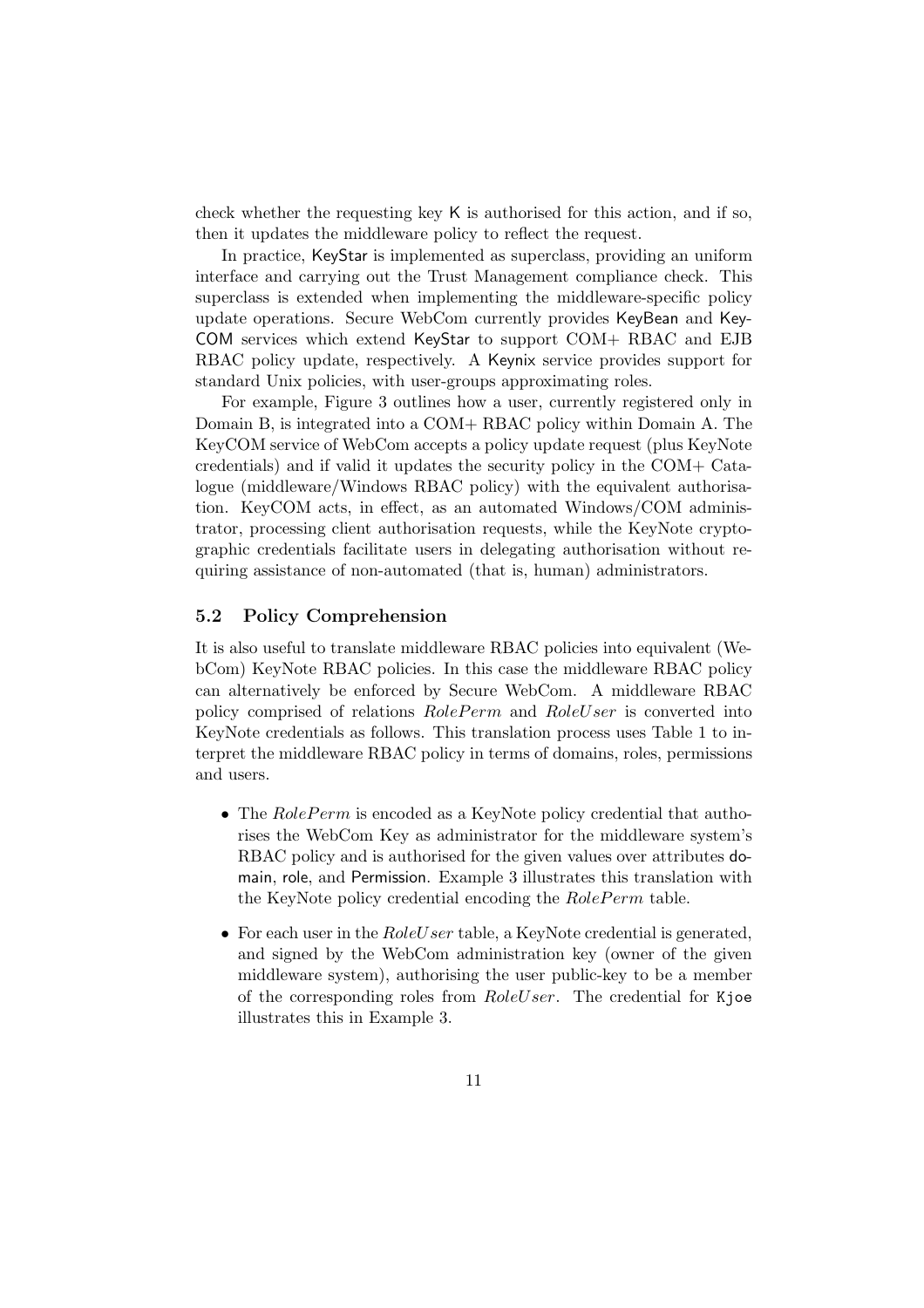In practice, the generation of KeyNote credentials from middleware policies is provided by WebCom middleware interrogators. These extract information on avaliable middleware components, including policy information, for use within the WebCom IDE (Section 7). The RBAC policy obtained by the interrogators is also translated into corresponding KeyNote credentials. Secure WebCom currently supports COM+, EJB and CORBA interrogation.

### 5.3 Policy Migration

Migration of existing policies from one middleware system to another is also possible. This interoperability of disparate access control policies allows, for example, a new system to be configured with the same policy as an existing system.

Figure 4 illustrates this interoperability with a sample configuration. System Z is a WebCom Server, while systems X, Y and Z are WebCom clients. System Z security relies on the Windows (W) operating system, COM middleware and KeyNote trust management. These systems could have independent policies, or might require a more homogeneous policy across the different platforms. A WebCom client running on Windows with COM middleware security policy inter-operates with the server. If required, the KeyNote RBAC credentials held by users of System Z can be used to update the COM+ catalogue of System  $Y$ . On the other hand, the COM middleware RBAC policy on System  $Y$  can be translated to equivalent KeyNote credentials and these, in turn, used by System  $W$  which does not have a middleware security mechanism. In addition, if System Y was a legacy system under migration to System  $X$ , then the KeyNote credentials generated from the legacy COM policy can be used to automatically configure the replacement EJB RBAC policy.

Policy migration is currently supported in Secure WebCom via policy comprehension (using policy interrogators to extract equivalent credentials from middleware policies) and policy configuration (using KeyStar authorisation services to update middleware policies). This is a straightforward translation when the middleware names (users, roles, etc.) referred to are identical. However, it requires administrator intervention when different names are to be considered 'equivalent' during a migration. For example, it might be decided that the COM role TraderMgr in domain mgmt is considered equivalent to an EJB role TraderMgr in domain staff. Interrogated policies must be modified to reflect these equivalences before the KeyStar service is used. For example, replacing term (Domain=="mgmt")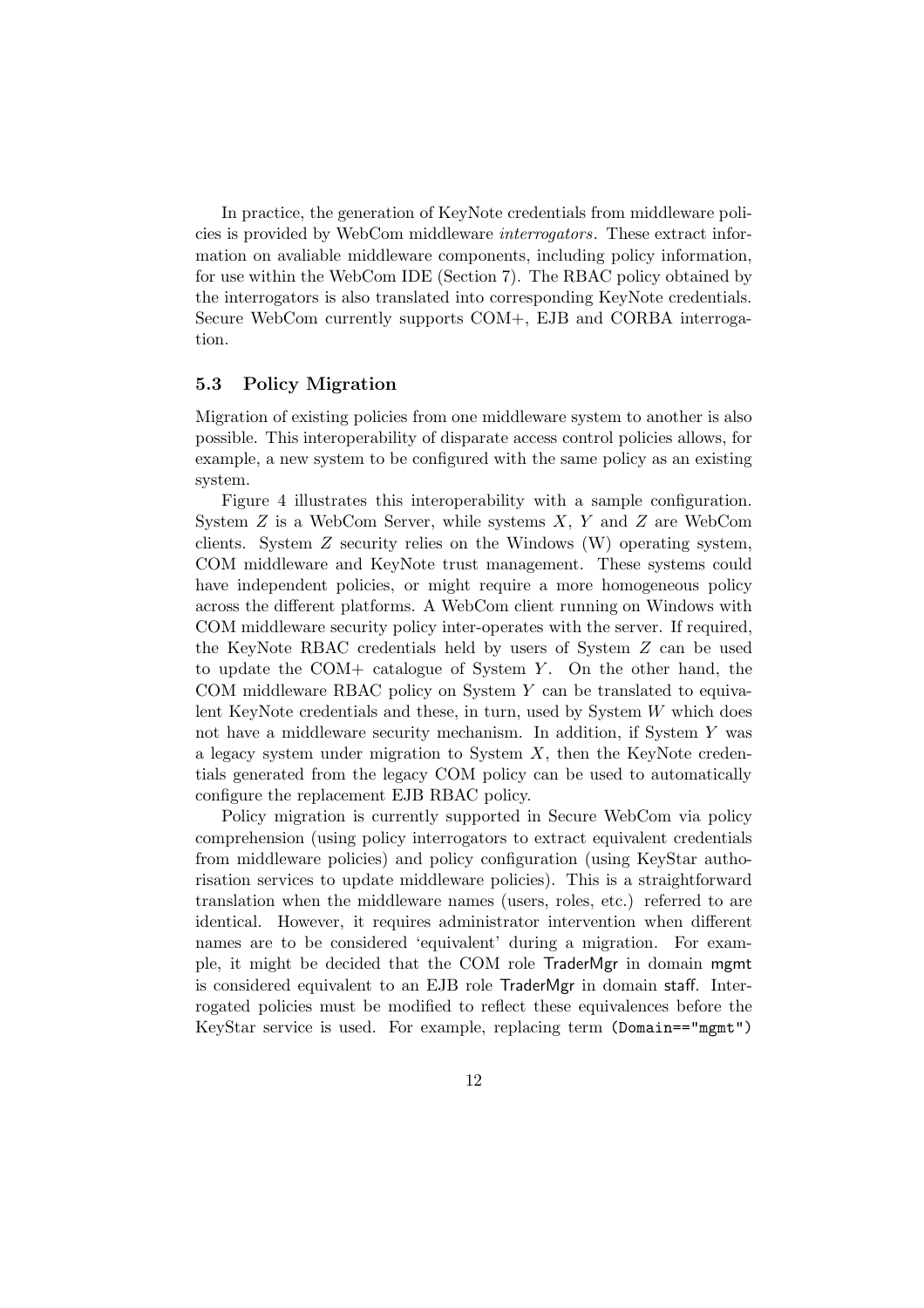by (Domain=="mgmt"||Domain=="staff") in the KeyNote policy in Example 3. Credential similarity metrics [12] can be used to provide control over more flexible equivalences between names.

#### 5.4 Policy Maintenance

The maintenance of a consistent global policy across the different heterogeneous middlewares is important for the overall security of the system. Making changes to the underlying middleware access control policies can lead to inconsistencies between the authorisation of principals on different systems.

Maintaining both middleware and trust management policies is an important aspect of the Secure WebCom system. For example, if a new employee is to be added to the existing policy, changes must be propagated to all the relevant heterogeneous system policies. It is possible to add entries to the underlying middleware access control policies and then utilise the translation services to propagate these policy changes to the other systems. However, we recommend changing the trust management policy to reflect required changes in the system. This enables the changes to be propagated where necessary, while maintaining the consistency of the overall access control policy. Making the changes to the trust management policy has additional benefits. For example, a manager can delegate authority to a new employee without requiring detailed knowledge of the underlying systems in use.

Continuing the Share Trader example, the manager can achieve this by the creation of new credentials, assigning the employee the roles required. The administrative translation services can update the middleware policies to permit the new employee to use the services appropriate to their function. Maintaining the policy in this fashion has the additional benefit that it provides a high-level view of the overall policy of the organisation. There are advantages to this approach over existing work, such as [17]. For example, we have the ability to both abstract existing access control policies into Trust Management policies and conversely enforce portions of Trust Management policies in terms of middleware RBAC policies.

# 6 Stacked Authorisation

Using the trust management architecture in Secure WebCom requires that the WebCom environment be trusted in the sense that part of the security mediation (authorisation) is performed by the WebCom environment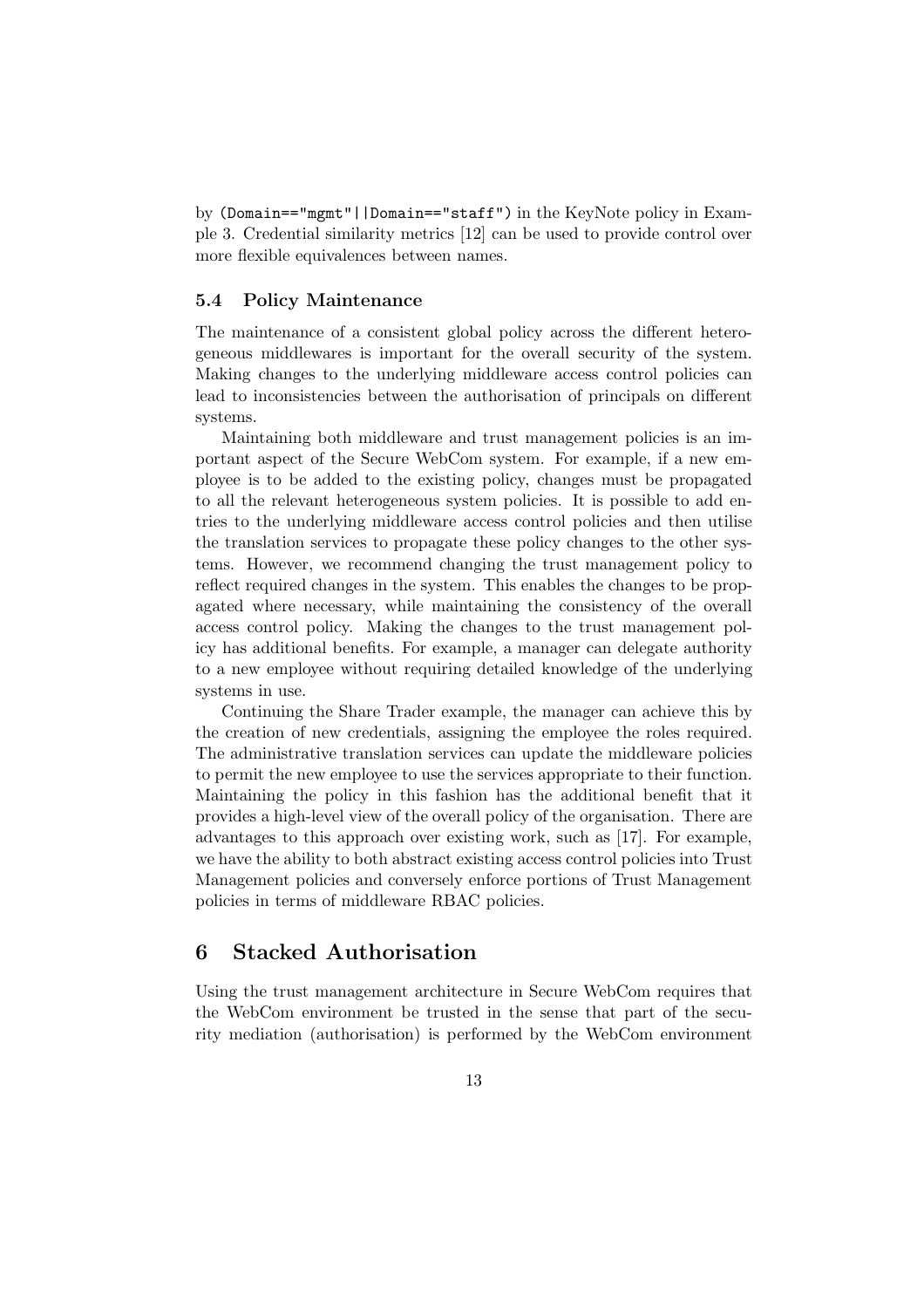and not the underlying operating system. An advantage of this approach is that, since it is independent of the security architecture of the underlying system then it provides a better opportunity for interoperation between heterogeneous platforms that run the WebCom environment. However, since it does not rely on the underlying operating system/middleware authorisation mechanisms, a result is that it increases the software in the trusted computing base.

In the case where the WebCom system is not trusted by the operating system, the access control policy of the middleware applications may be enforced. This implies that a choice between enforcing the middleware and WebCom security policies must be made.

We address this property by considering how the security mechanisms of the underlying middleware/operating system can be used to provide the basis of security mediation and form a part of the overall WebCom security architecture. This provides a stack of security layers, as depicted in Figure 5. Note that the Level 3 security corresponds to mechanisms encoded within the condensed graph that is used to coordinate the application components. It is used to implement application level workflow security, for example [13], and is not considered in this paper.

These stacked layers of secure WebCom are 'pluggable' in the sense of [26]; for example, in the absence of CORBASec support for a particular ORB, a WebCom environment could be configured so that authorisation is based only on a combination of KeyNote (trust management) and underlying operating system policy.

Using this stackable architecture, applications can be developed that use trust management policies for new components and the middleware security architectures for existing security mediations. This has the benefit of using legacy code and policies, minimising inconsistencies in the conversion of applications.

# 7 Secure Application Development

A distributed WebCom application is constructed as a condensed graph [19] of components using an Integrated Development Environment (IDE). The IDE provides a platform to build distributed middleware applications based on existing middleware business logic and access control policies. Through this approach, programmers can easily build secure and complex distributed applications from legacy components.

To incorporate the existing middleware components as part of a Web-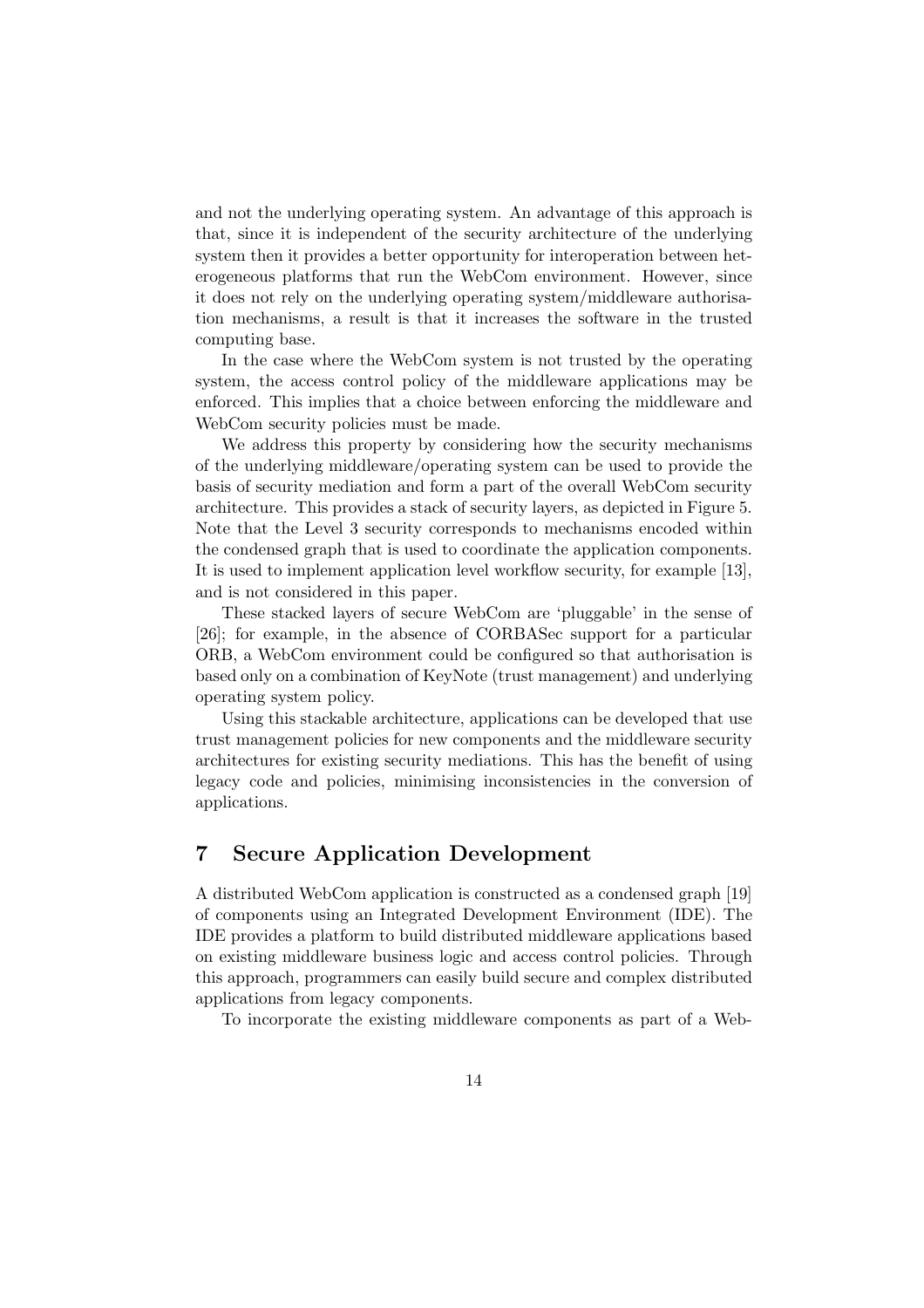Com application, existing middleware services are interrogated and made available to application developers through the use of a component palette on the WebCom IDE. Interrogation is achieved using a WebCom plugin specific to the middleware service in question. The interrogated RBAC policy (Section 5.2) is also available within the IDE as an additional palette (Figure 6). The IDE analyses the middleware component currently highlighted, and determines which combinations of domain, role and user is suitably authorised (holds permissions) to execute the selected component.

The programmer may specify any valid combination of domain, role and user for a component to execute under. The WebCom scheduler ensures components are scheduled to the specified domain, role, and user. A partial specification is also supported, for example, allowing the programmer to specify a domain and role for a given component, in which case it will be scheduled to any authorised user in the specified domain and role.

### 8 Discussion and Conclusion

We have described how interoperable access control is supported for the different middleware environments that are supported by WebCom. With this approach, authorisation certificates provide a decentralised approach for authorisation. We also described how existing middleware RBAC policies can be encoded in terms of KeyNote credentials and vice-versa. This provides a unified view of access control of a heterogeneous middleware application system, and also provides the basis for the support of centralised and decentralised RBAC middleware security.

Secure WebCom [14, 22] is a distributed secure and fault-tolerant architecture that is used to coordinate the distributed execution of middleware components across networks. We use WebCom in this paper to provide an infrastructure to support our approach to middleware RBAC interoperability. The interested reader is referred to [14, 21, 22] for further information on the underlying WebCom architecture.

Work in the area of trust management has focused on replacing existing security models with Trust Management systems. The emphasis in our research has been more of one to use trust management in a practical setting where it is not feasible to re-engineer legacy application systems. We have developed a system that uses the existing RBAC systems, and uses Trust Management to create more integrated policies.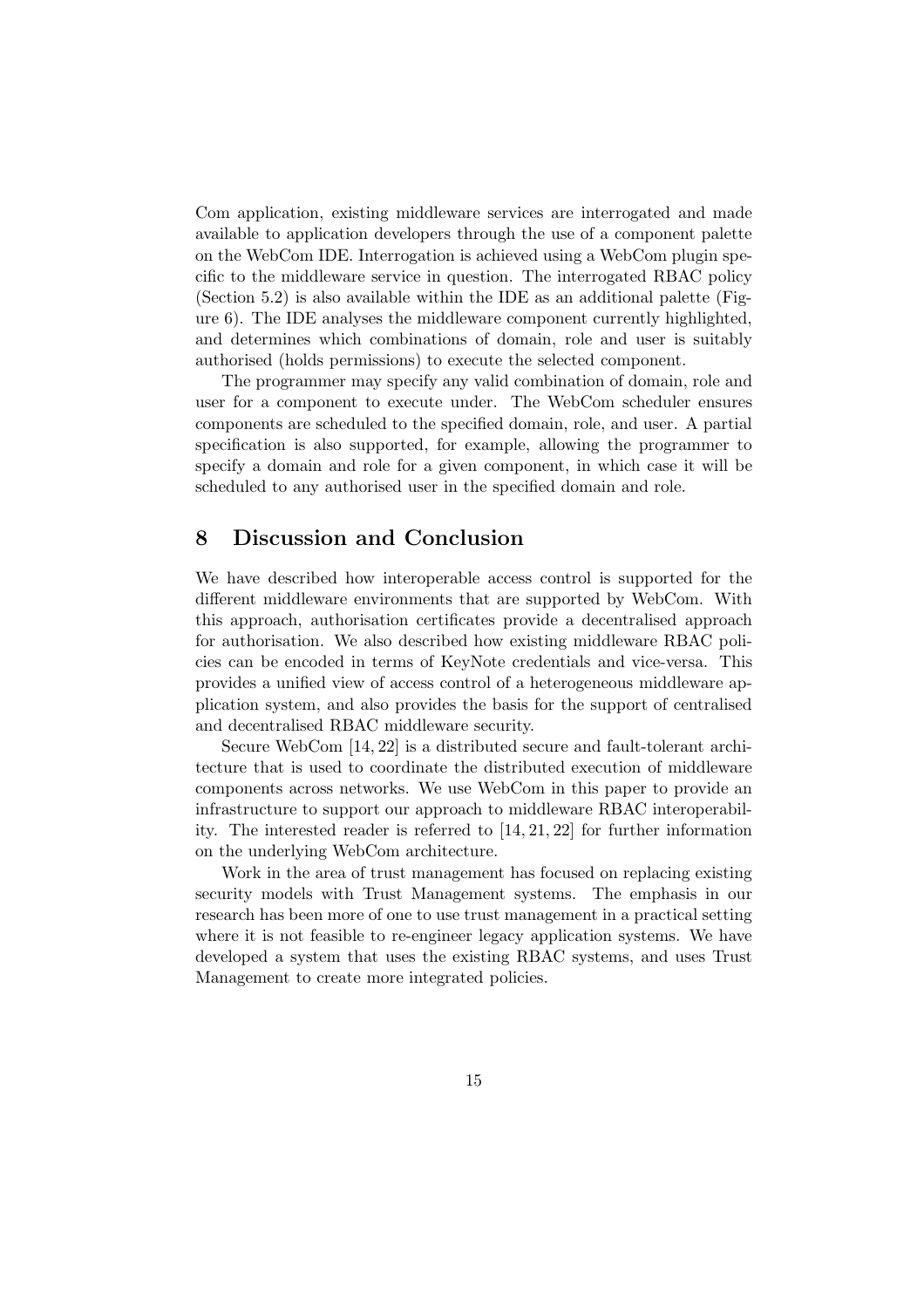#### Acknowledgements

The authors would like to thank the anonymous referees for their helpful comments on this paper. The authors would also like to thank the members of the Centre for Unified Computing in UCC, without whose support this work would not have been possible. This work was supported in part by the Informatics Research Initiative of Enterprise Ireland.

### References

- [1] Apache-ssl release version 1.3.6/1.36. Open source software distribution. http://www.apache.org.
- [2] G.R. Blakley. Corba Security. An Introduction to Safe Computing with Objects. Object Technology Series. Addison-Wesley, 2000.
- [3] M. Blaze. Using the KeyNote trust management system. http://www.crypto.com/trustmgt, December 1999.
- [4] M Blaze et al. The keynote trust-management system version 2. September 1999. Internet Request For Comments: 2704, IETF.
- [5] M Blaze et al. The role of trust management in distributed systems security. In Secure Internet Programming: Issues in Distributed and Mobile Object Systems. Springer-Verlag Lecture Notes in Computer Science, 1999.
- [6] M Blaze, J Feigenbaum, and J Lacy. Decentralized trust management. In Proceedings of the Symposium on Security and Privacy. IEEE Computer Society Press, 1996.
- [7] M. Blaze, J. Ioannidis, and A. Keromytis, Trust Management for IPsec, In Proceedings of Network and Distributed System Security Symposium, The Internet Society, 2001,
- [8] M. Blaze, J. Ioannidis, and A.D. Keromytis. Trust management and network layer security protocols. In Security Protocols International Workshop. Springer Verlag LNCS, 1999.
- [9] C. Ellison et al. SPKI certificate theory. September 1999. Internet Request for Comments: 2693, IETF.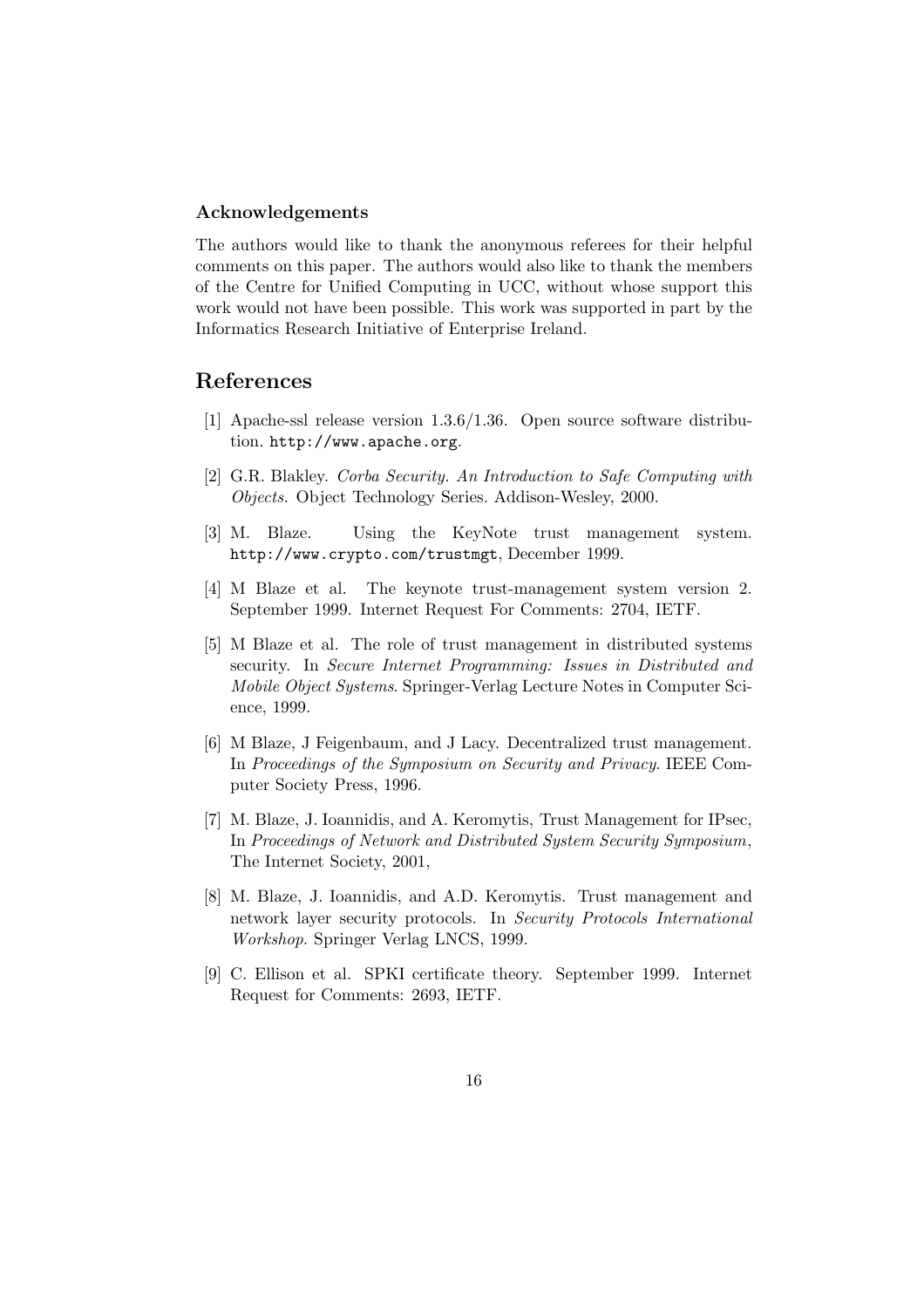- [10] S.N. Foley, B.P. Mulcahy, and T.B. Quillinan. Dynamic administrative coalitions with webcom DAC. In WeB2004 The Third Workshop on e-Business, Washington D.C., USA, December 2004.
- [11] S.N. Foley, T.B. Quillinan, M. O'Connor, B.P. Mulcahy, and J.P. Morrison. A framework for heterogeneous middleware security. In *Proceedings* of the 13th International Heterogeneous Computing Workshop, Santa Fe, New Mexico, USA., April 2004. IPDPS.
- [12] S.N. Foley. Supporting imprecise delegation in keynote. In Proceedings of 10th International Security Protocols Workshop, April 2002, Springer Verlag LNCS 2845.
- [13] S.N. Foley and J.P Morrison. Computational paradigms and protection. In ACM New Computer Security Paradigms, Cloudcroft, NM, USA, 2001. ACM Press.
- [14] S.N. Foley, T.B. Quillinan, and J.P. Morrison. Secure component distribution using webcom. In Proceeding of the 17th International Conference on Information Security (IFIP/SEC 2002), Cairo, Egypt, May 2002.
- [15] R. Geraghty, S. Joyce, T. Moriarty, G. Noone, and Sean Joyce. COM-CORBA Interoperability. Number ISBN: 0-130-96277-5. Prentice Hall PTR, 1998.
- [16] J. Hugues, F. Kordon, L. Pautet, and T. Quinot. A case study of middleware to middleware: Mom and orb interoperability. In Proceedings of the 4th International Symposium on Distributed Objects and Applications (DOA'02), Irvine, CA, USA, October 2002. University of California, Irvine.
- [17] T. Lampinen. Using SPKI certificates for authorization in CORBA based distributed object-oriented systems. In 4th Nordic Workshop on Secure IT systems (NordSec '99), pages 61–81, Kista, Sweden, November 1999.
- [18] Microsoft Corporation. Microsoft Platform SDK. The COM Library. Microsoft Developer Network., 0.9 edition, October 1995. http://www.msdn.microsoft.com.
- [19] J.P. Morrison. Condensed Graphs: Unifying Availability-Driven, Coercion-Driven and Control-Driven Computing. PhD thesis, Eindhoven, 1996.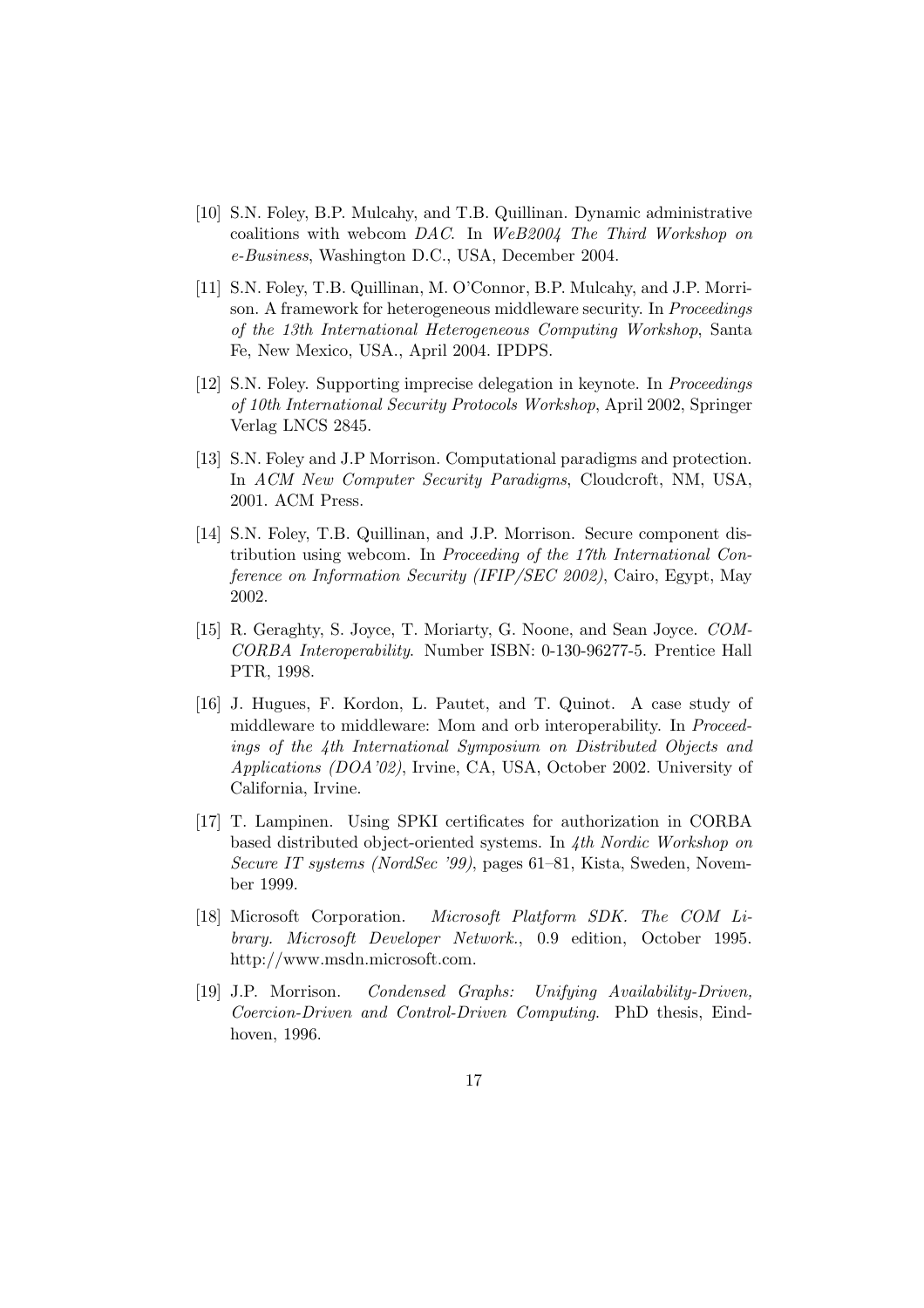- [20] J.P. Morrison et al. WebCom-G: Grid enabled metacomputing. Neural, Scientific and Parallel Computations Journal., Vol. 12(3), PP. 419-438, September, 2004
- [21] J.P. Morrison, D.A. Power, and J.J. Kennedy. A Condensed Graphs Engine to Drive Metacomputing. Proceedings of the international conference on parallel and distributed processing techniques and applications (PDPTA '99), Las Vagas, Nevada, June 28 - July1, 1999.
- [22] T.B. Quillinan and S.N. Foley. Security in WebCom: Addressing naming issues for a web services architecture. In Proceedings of the 2004 ACM Workshop on Secure Web Services (SWS)., Washington D.C., USA., October 2004. ACM.
- [23] T.B. Quillinan, B.C. Clayton, and S.N. Foley. GridAdmin: Decentralising grid administration using trust management. In Proceedings of the Third International Symposium on Parallel and Distributed Computing (ISPDC04), Cork, Ireland, July 2004. To Appear.
- [24] T. Quinot, F. Kordon, and L. Pautet. From functional to architectural analysis of a middleware supporting interoperability across heterogeneous distribution models. In Proceedings of the 3rd International Symposium on Distributed Objects and Applications (DOA'01). IEEE Computer Society Press, September 2001.
- [25] R Rivest and B Lampson. SDSI a simple distributed security infrastructure. In DIMACS Workshop on Trust Management in Networks, 1996.
- [26] V. Samar and R. Schemers. Unified login with pluggable authentication modules (PAM). Request for Comments 86.0, Open Software Foundation, October 1995.
- [27] R Sandhu et al. Role based access control models. IEEE Computer, 29(2):38–47, 1996.
- [28] Sun Microsystems. Enterprise JavaBeans(tm) Specification, Version 2.1, June 2003. http://java.sun.com/products/ejb/docs.html.
- [29] Sun Microsystems Inc. Java Naming and Directory Interface, 1.2 edition. http://java.sun.com/products/jndi/.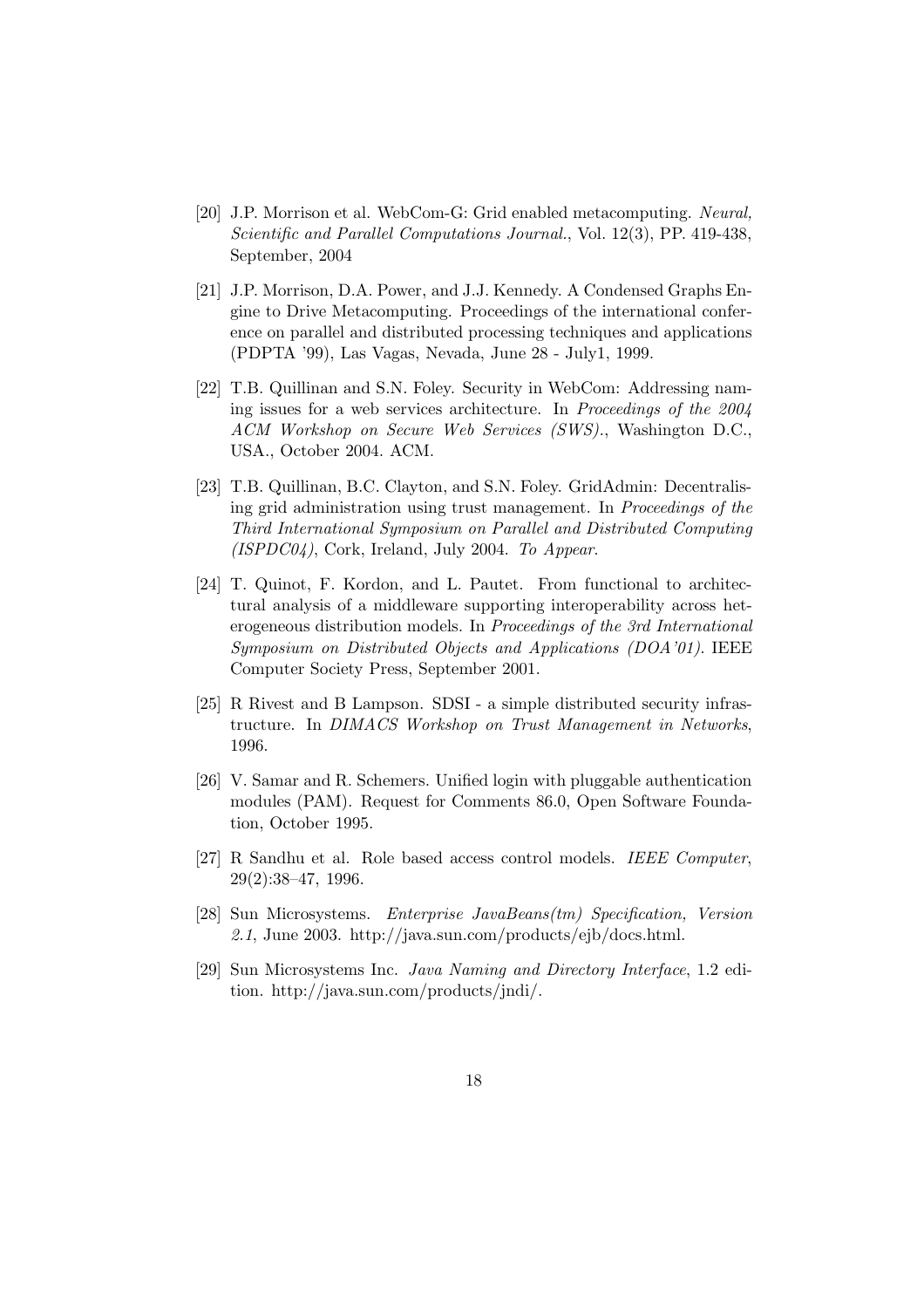| Domain      | Role   | Permission                                                |
|-------------|--------|-----------------------------------------------------------|
| mgmt, staff |        | TraderMgr   setlimit, analyzerisk, pricedeal, capturedeal |
| staff       | Trader | analyzerisk, pricedeal, capturedeal                       |
| staff       | sales  | pricedeal, capturedeal                                    |

| Domain | Role         | User  |
|--------|--------------|-------|
| mgmt   | TraderMgr    | Mandy |
| staff  | Trader       | Joe   |
| staff  | <b>Sales</b> | Sally |

Figure 1: RBAC relations for ShareTrader System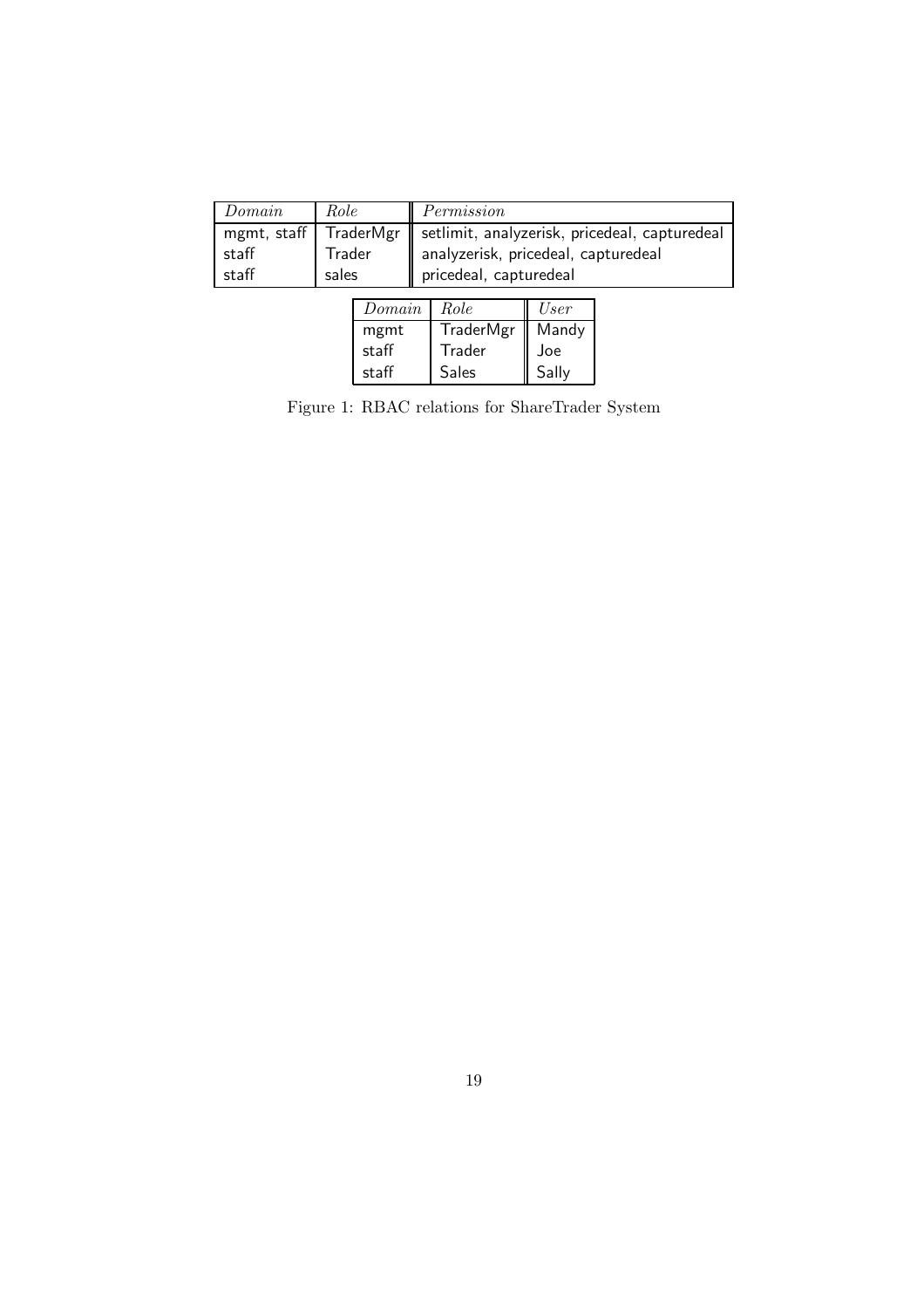| Type             | Domain            | Role                  | User                 | Permission          |
|------------------|-------------------|-----------------------|----------------------|---------------------|
| <b>EJB</b>       | of<br>Combination | Application<br>Spe-   | Exist globally on    | Method calls (of    |
|                  | Host, EJB Server, | cific<br>for<br>each  | each server, can     | an object type)     |
|                  | relevant<br>bean  | server.               | members<br>of<br>be  | that roles are per- |
|                  | container.        |                       | different roles.     | mitted to make.     |
| $\overline{COM}$ | Windows NT Do-    | Unique<br>$Do-$<br>to | Windows<br>Users.    | Considering only    |
|                  | mains.            | mains.                | Unique<br>to each    | Launch,<br>Access   |
|                  |                   |                       | Domain.              | and RunAs in this   |
|                  |                   |                       |                      | paper.              |
| CORBA            | Machine<br>name   | Unique<br>$Do-$<br>to | Can be members       | Relate to method    |
|                  | and ORB<br>server | mains.                | of different roles,  | calls on objects of |
|                  | name.             |                       | unique<br>to<br>each | the given object    |
|                  |                   |                       | server.              | type.               |

Table 1: Interpretation of Middleware RBAC Models

20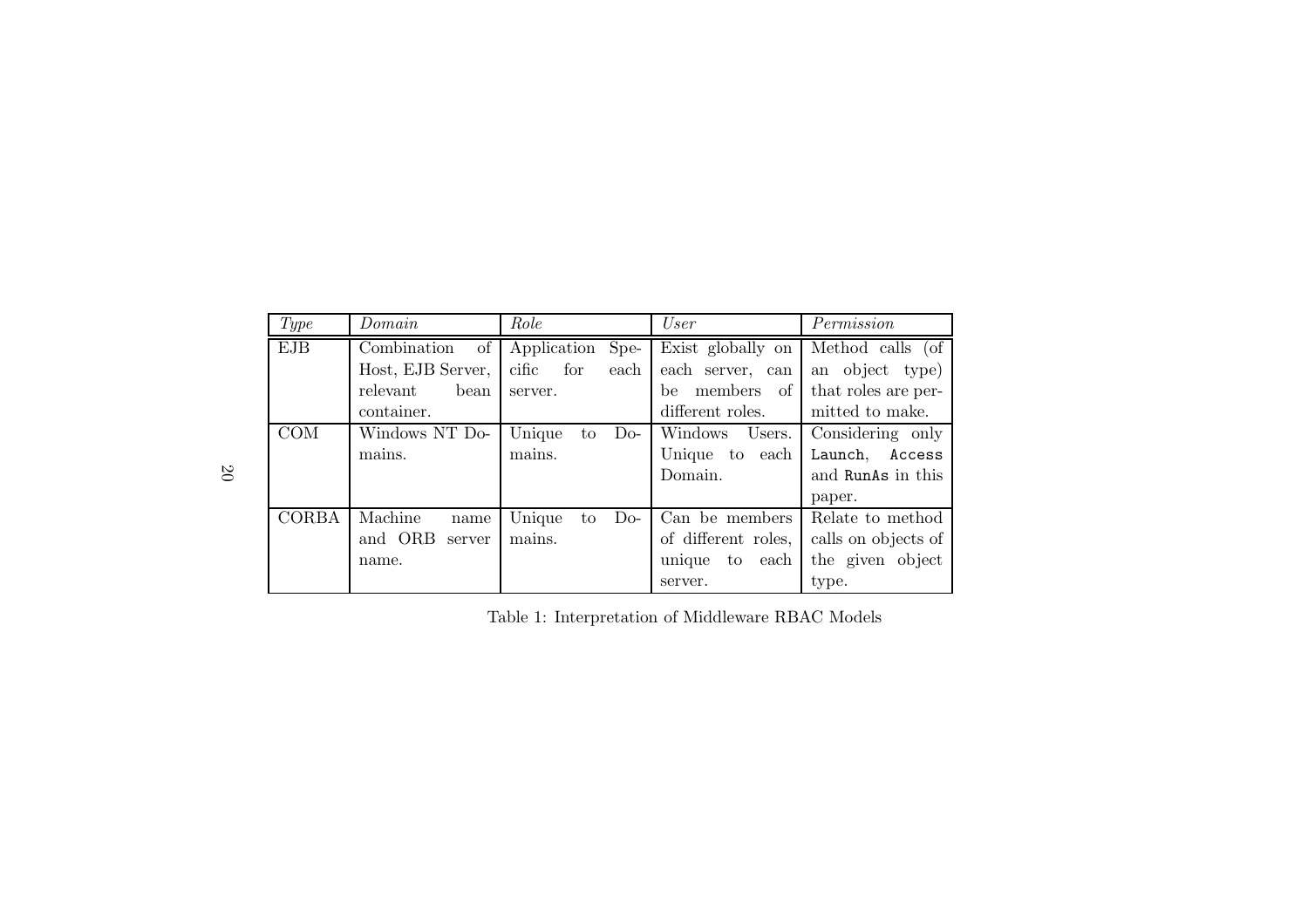

Figure 2: WebCOM-KeyNote Architecture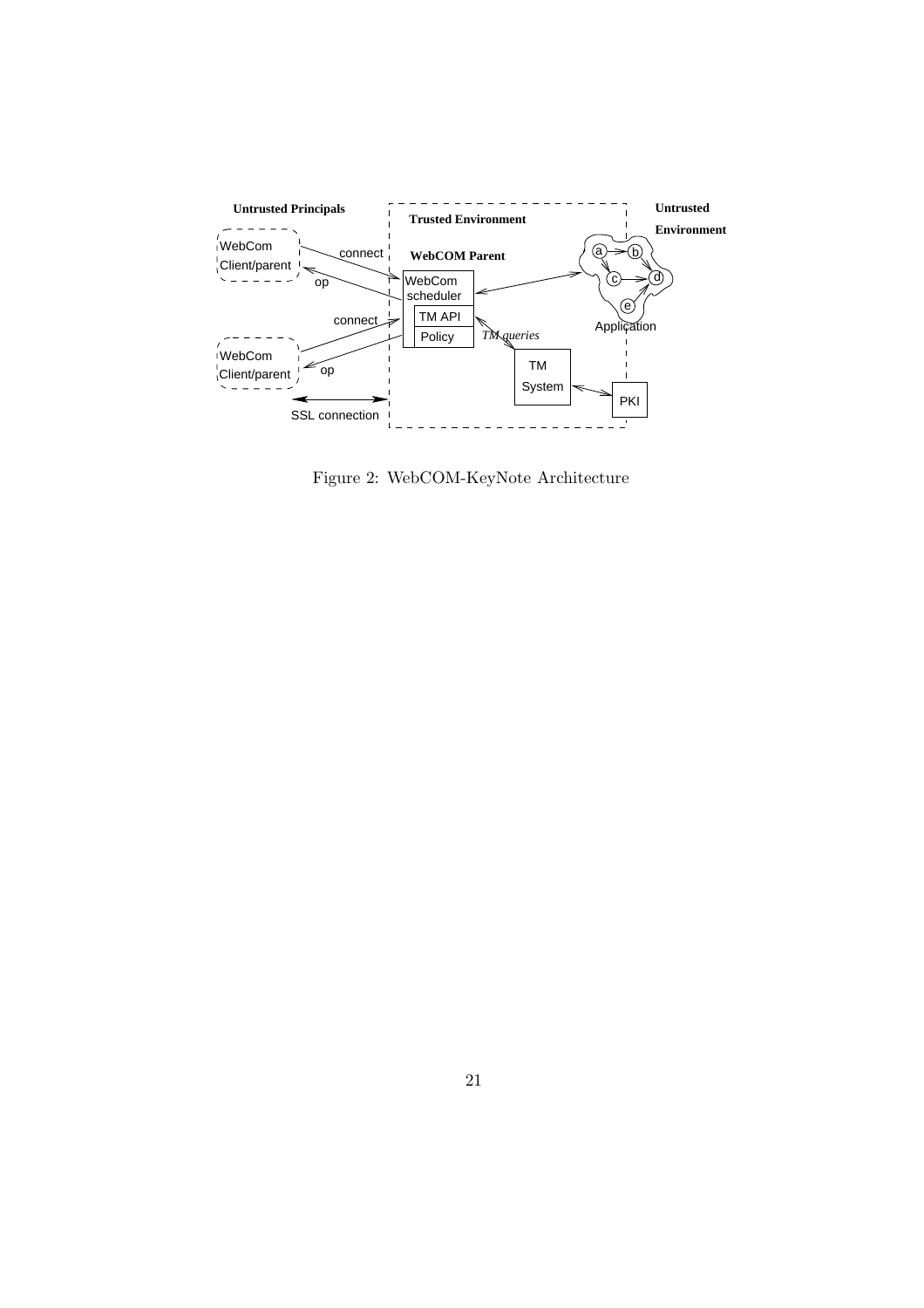

Figure 3: COM+ Authorisation Service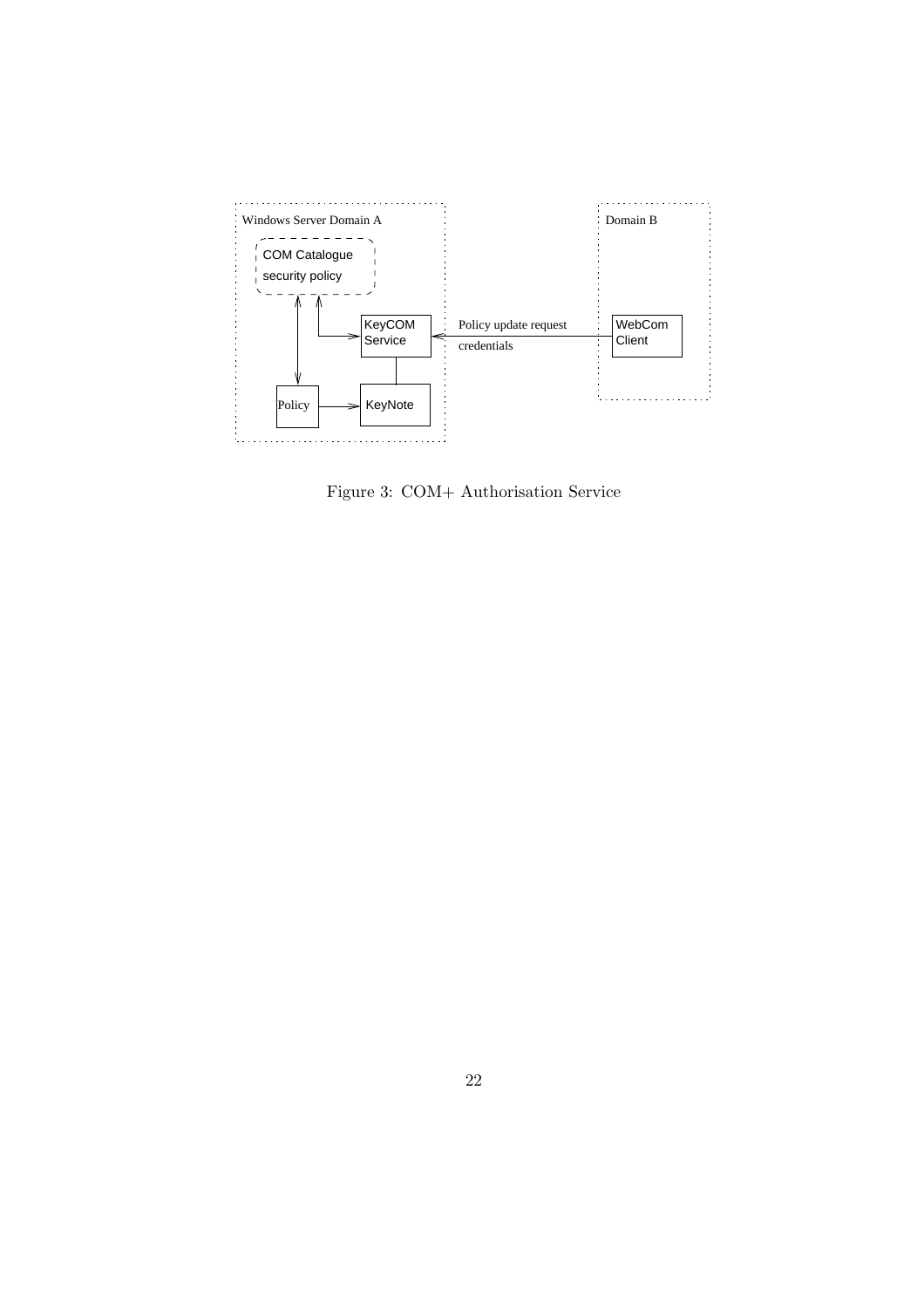

Figure 4: Interoperating Security Policies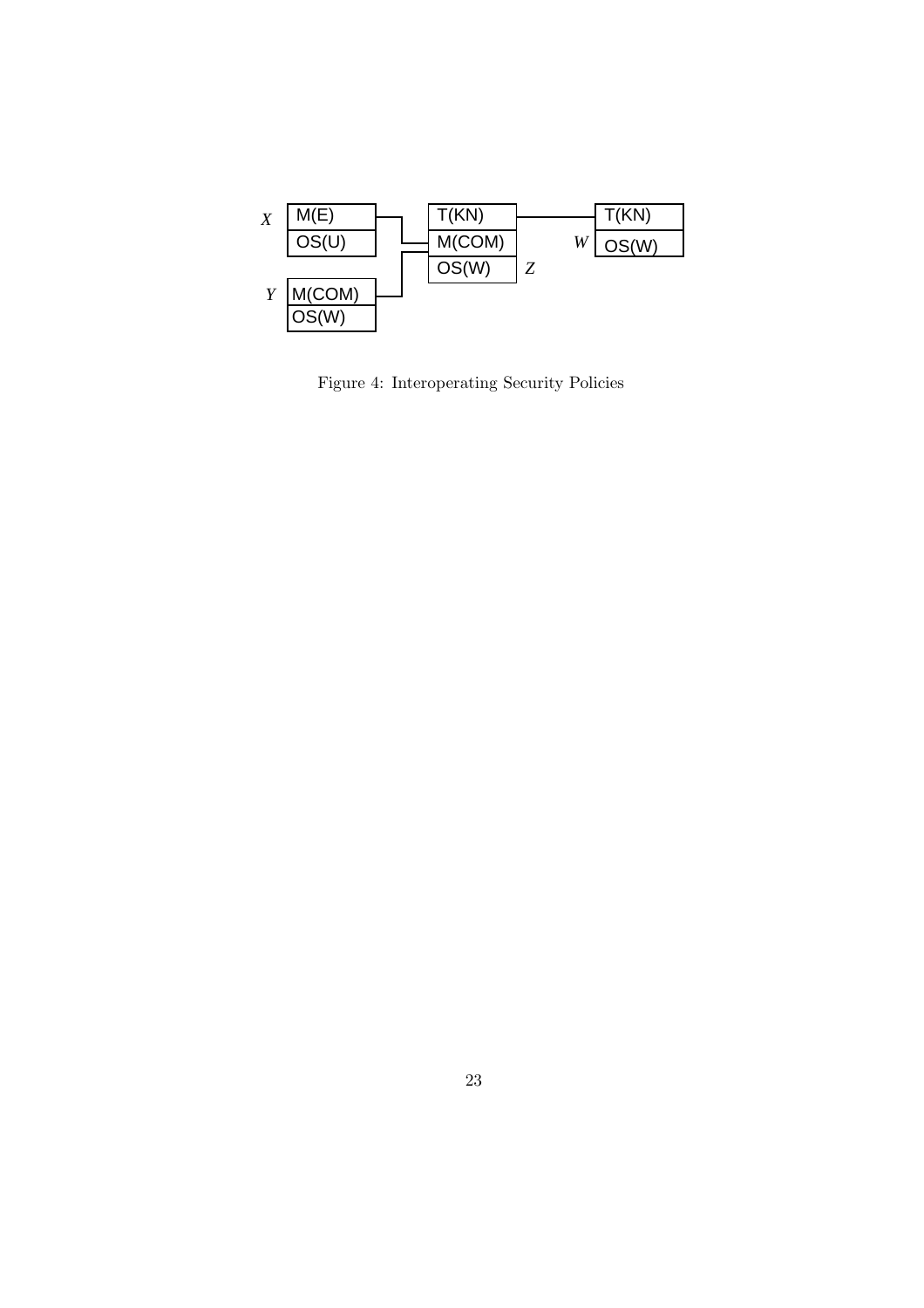

Figure 5: Stacked Security Architecture in WebCom